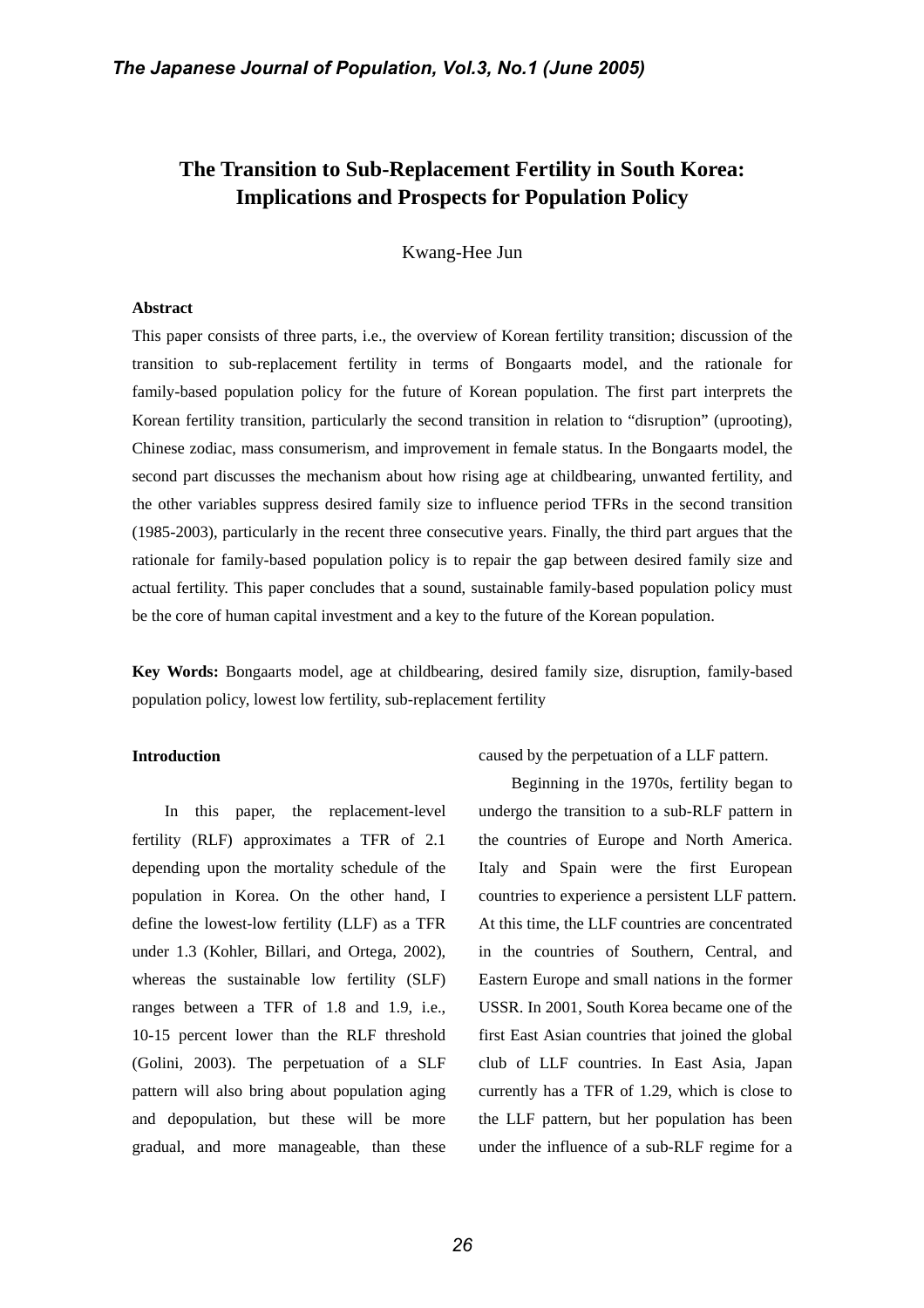long time since the mid-1970s.

Korean TFR had dropped very sharply from 6.0 in 1955-60 to a LLF pattern in the beginning of the twenty-first century, i.e., 1.30 in 2001, 1.17 in 2002, and 1.19 in 2003 (Kwon T-H, 1977, 1981, 1997; Cho N-H and S-S Lee, 2000; Jun K-H, 2002, Eun K-S, 2003; Korea National Statistical Office, 2004). Demographic data indicate that the period 1980-85, or more exactly, the year 1983 is the starting time for

the Korean TFR to persist under a sub-RLF pattern. Thus, I use the year 1983, or the period 1980-85, as the split between the "first" demographic transition and the "second" demographic transition. I will use interchangeably the "fertility transition" with the "demographic transition" because fertility change, not the combination of mortality and fertility declines, is the direct focus of this paper.

**Table 1. TFR, Oriental Zodiac, SRB, and per capita GDP in Korea: 1970-2003**

| Year | <b>TFR</b> | <b>Oriental</b><br>Zodiac | <b>SRB</b> | <b>GDP</b> per<br>capita | Year | <b>TFR</b> | <b>Oriental</b><br><b>Zodiac</b> | <b>SRB</b> | <b>GDP</b> per<br>capita |
|------|------------|---------------------------|------------|--------------------------|------|------------|----------------------------------|------------|--------------------------|
| 1970 | 4.53       | Dog                       | 109.5      | 249                      | 1987 | 1.55       | Rabbit                           | 108.8      | 3201                     |
| 1971 | 4.54       | Boar                      | 109.0      | 286                      | 1988 | 1.56       | Dragon                           | 113.3      | 4268                     |
| 1972 | 4.14       | Rats                      | 109.5      | 316                      | 1989 | 1.58       | Snake                            | 111.7      | 5185                     |
| 1973 | 4.10       | Ox                        | 104.6      | 394                      | 1990 | 1.59       | Horse                            | 116.5      | 5886                     |
| 1974 | 3.81       | Tiger                     | 109.4      | 540                      | 1991 | 1.74       | Sheep                            | 112.4      | 6810                     |
| 1975 | 3.47       | Rabbit                    | 112.4      | 592                      | 1992 | 1.78       | Monkey                           | 113.6      | 7183                     |
| 1976 | 3.05       | Dragon                    | 110.7      | 799                      | 1993 | 1.67       | Rooster                          | 115.3      | 7811                     |
| 1977 | 3.02       | Snake                     | 104.2      | 1009                     | 1994 | 1.67       | Dog                              | 115.2      | 8998                     |
| 1978 | 2.65       | Horse                     | 111.3      | 1399                     | 1995 | 1.65       | Boar                             | 113.2      | 10823                    |
| 1979 | 2.90       | Sheep                     | 106.4      | 1636                     | 1996 | 1.58       | Rats                             | 111.6      | 11385                    |
| 1980 | 2.83       | Monkey                    | 105.3      | 1598                     | 1997 | 1.54       | Ox                               | 108.2      | 10315                    |
| 1981 | 2.66       | Rooster                   | 107.2      | 1749                     | 1998 | 1.47       | Tiger                            | 110.1      | 6744                     |
| 1982 | 2.42       | Dog                       | 106.8      | 1847                     | 1999 | 1.42       | Rabbit                           | 109.6      | 8595                     |
| 1983 | 2.08       | Boar                      | 107.3      | 2020                     | 2000 | 1.47       | Dragon                           | 110.2      | 9770                     |
| 1984 | 1.76       | Rats                      | 108.3      | 2190                     | 2001 | 1.30       | Snake                            | 109.0      | 9000                     |
| 1985 | 1.67       | Ox                        | 109.4      | 2229                     | 2002 | 1.17       | Horse                            | 110.0      | 10013                    |
| 1986 | 1.60       | <b>Tiger</b>              | 111.7      | 2550                     | 2003 | 1.19       | Sheep                            | 108.7      | 11017                    |

Source: Korea National Statistical Office (2002b), Korea Statistical Information System (KOSIS), http://kosis.nsogo.kr/

In this paper, I will begin my discussion about some working hypotheses that might explain the reasons for Korean fertility to persist under a sub-RLF regime, particularly the transition to a LLF pattern in 2001 and 2002. The second part of this paper will be to

tackle with an important question: How long will fertility remain low below a LLF pattern? In this part, I will use the Bongaarts-Feeney model that links the desired family size (DFS) to the TFR through two intermediate variables: unwanted fertility and childbearing ages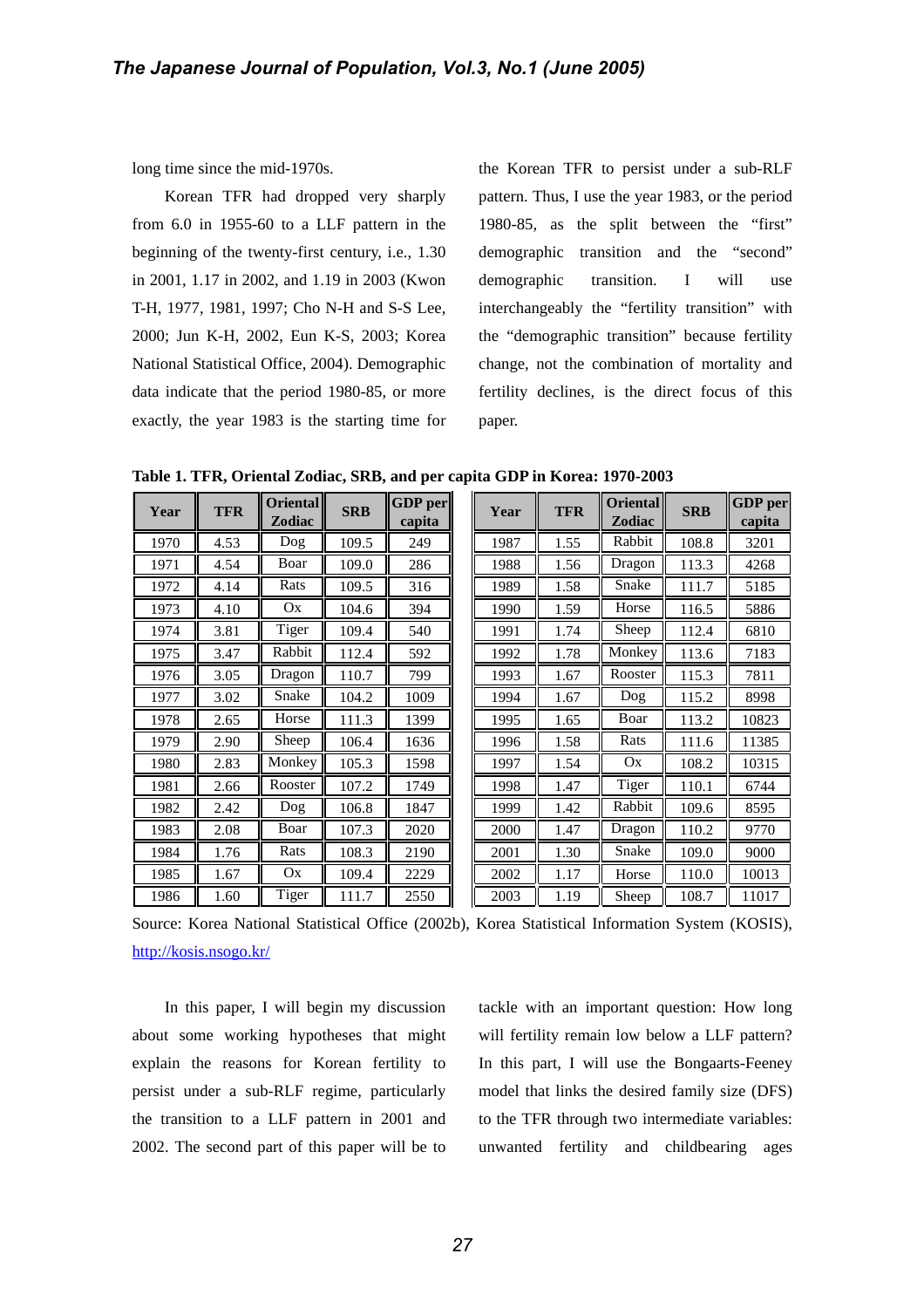(Bongaarts, 1998, 2002). On the basis of the first and second part of this paper, the final part will focus on the prospects for the Korean population policy: why is a pronatal policy

needed? Will the policy be legitimate? How effective can it be in boosting the Korean TFR from the current LLF pattern to a RLF one, or more feasibly, to a SLF one?



**Figure 1. Total Fertlity Rate in South Korea: 1970-2003** 

#### **The Korean Transition: An Overview**

As we can read from Table 1 and Figure 1, Korea had completed her first, or classical fertility transition in the mid-1980s. The TFR was nearly 6.0 in the first-half of the 1960s, when the Korean government began to launch a state-sponsored family planning program together with a strong drive toward export-led capitalist development. In 1976, when the government shifted its momentum toward a heavy-industrial and chemical drive, TFR dropped to 3.05, namely the halving of the 1960 level. The fertility was plummeted to 2.65 in 1978, the "white horse" year of Chinese zodiac. The first transition ended with a TFR of 2.08 in 1983, although population experts had worried that strong gender preferences might delay the rapid transition to a near-RLF pattern.

After the completion of the first transition in 1983, TFR has never reached a SLF of 1.8 to 1.9 births, even for a while, until recently. Fertility hit the bottom in 1987, when it reached a TFR of 1.55, but began to surge up moderately to a TFR of 1.78 in 1992, a near-SLF pattern. However, it once more turned downward since its peak in 1992 and the tempo of fertility decline began to gain another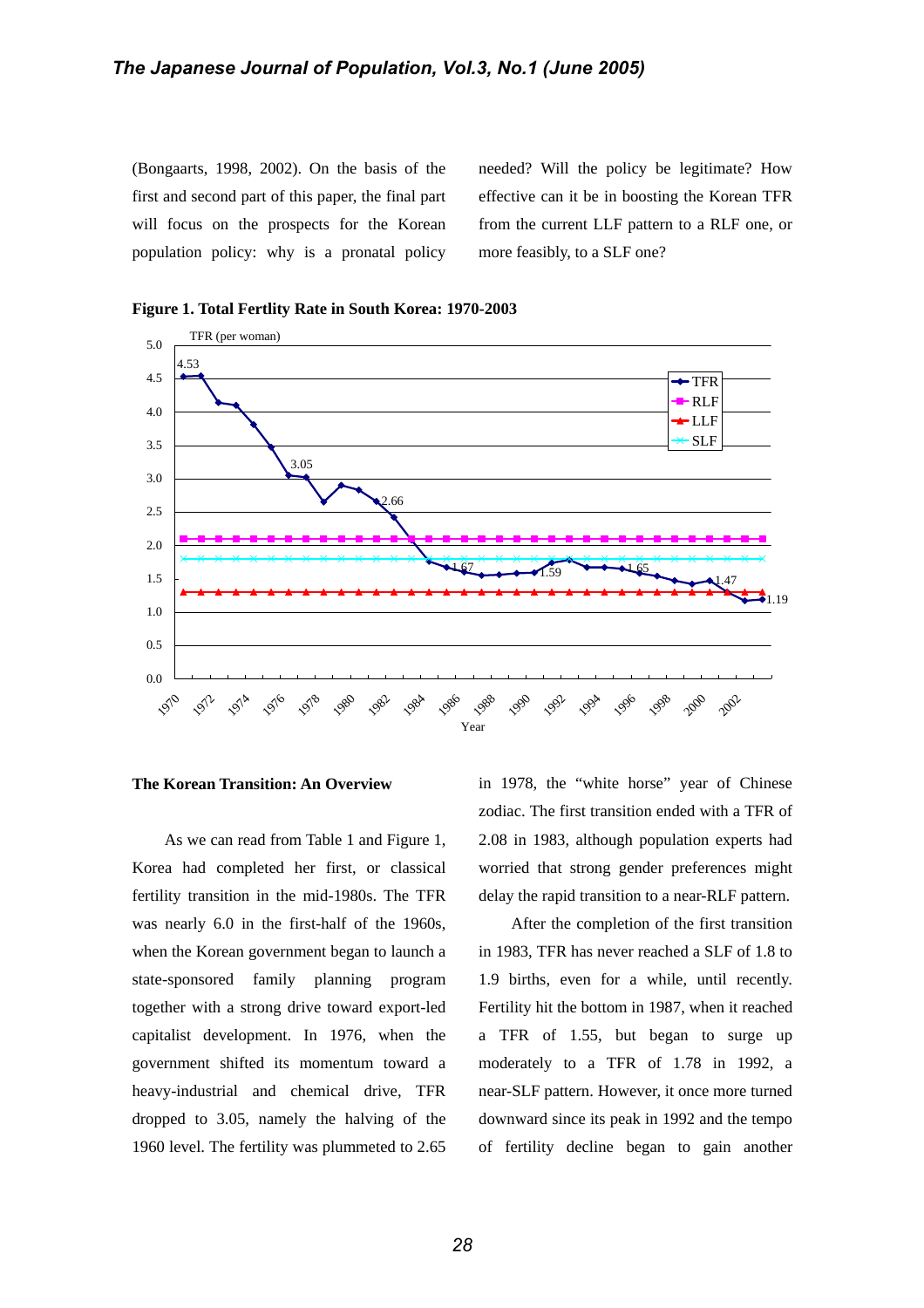positive momentum after 1995: The TFR of 1.65 in 1995 turned into 1.58 in 1996, 1.54 in 1997, 1.47 in 1998, 1.42 in 1999, and 1.47 in 2000. Finally, fertility once again plummeted to the never-to-return rock bottom: a TFR of 1.30 in 2001, a TFR of 1.17 in 2002, and a TFR of 1.19 in 2003.

The emergence of a LLF pattern in the latest three consecutive years is currently leading population experts to worry about the stark reality about a LLF pattern and the aftereffects on the labor force growth and rapid aging of population in the first half of the twentieth century. Korea had to spend nearly two decades in undergoing the decline of fertility from a near-RLF pattern in 1983 to a LLF one in the latest three consecutive years. On the other hand, some European countries, particularly Eastern European countries, and small republics in the former USSR had waited for less than a decade in undergoing such a second transition. For example, Russia had reached a near-RLF pattern in 1990, but in six years moved abruptly to a LLF one. In addition to the small-child norms and attitude having prevailed in Russia, politico-economic catastrophes after the dismantling of the former USSR had most likely had severe impact on the reproductive behavior of Russian women in their prime childbearing ages. The current restructuring of fertility patterns in the former USSR must reflect the harsh aspect of everyday life and other aftereffects of various radical reforms blowing out in the transition to free market economy (Kohler, Billari, and Ortega, 2002).

Population experts interpret the emergence of a LLF pattern in Korea as part of disruption or "uprooting" resulting from the aftermaths of East Asian financial crisis in 1997 (Eun, K-S, 2003). In Korea, one of the most fundamental macro-structural changes was the restructuring of labor market, which was guided by neo-liberal bailout ideology popular with the then-IMF staffs and U.S.-Treasury government officials. At the early stage of the financial crisis, a number of large corporations and medium-sized enterprises went bankrupt, resulting in the sudden disappearance of well-paid, permanent jobs for Korean middle-class workers. Young women and men who just completed their college education attempted to enter the paid labor market but were extremely frustrated to watch that they were just on a long waiting list for a few jobs available to them. Apparently, the modest recuperation of fertility to a near-SLF pattern in the earlier 1990s has been suffocated because of the rate of unemployment and underemployment soaring up for all age groups since the East Asian financial crisis of 1997.

According to Korean popular magazines and mass media reports, a TFR of 1.17 in 2002 suggests that Korean women and men might have avoided childbearing through contraception because the year 2002 was the "horse" year of Chinese zodiac, which foreshadows the worst fortune of a legendary Japanese Empress for the baby girls born in the year. The "horse" zodiacs had influenced fertility in 1966, 1978, and 1990 (See Table 1 in more detail). In 1966, fertility dropped more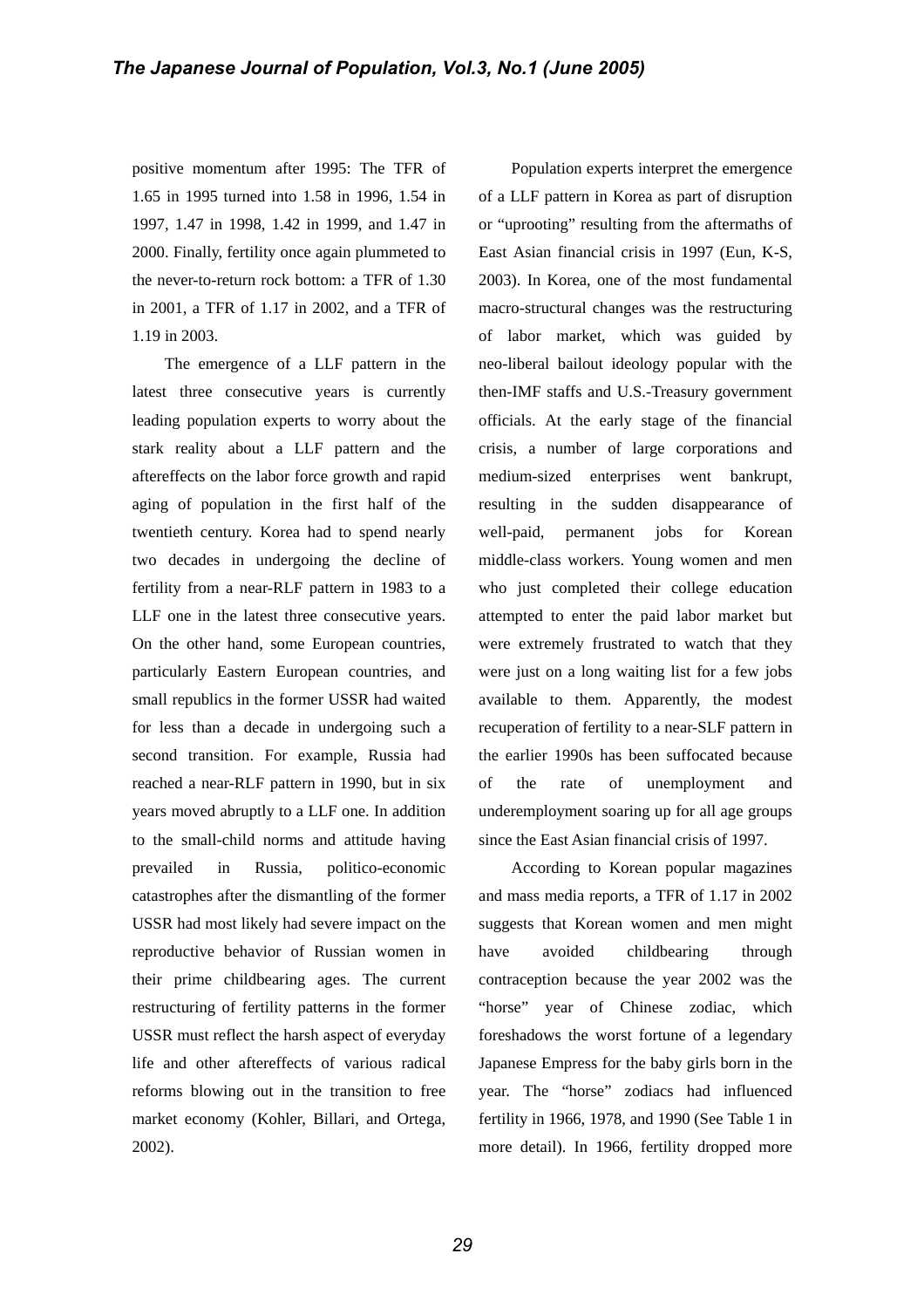sharply in Seoul and other metropolitan cities because the married couples tried to avoid childbearing in the "white horse" year (Kwon T-H, 1977, 1981, 1997). The "horse" zodiac episode was experienced when fertility dropped from a TFR of 3.02 in 1977 to a TFR of 2.65 in 1978, and then surged again to a TFR of 2.90 in 1979.

The "horse" zodiac impact on fertility in the first transition (1960-83) was essentially a quantum reduction in fertility, while in the second transition (1983-2003) the same effect was apparently more revealed by the higher distortion of sex ratio at birth (SRB). For example, the TFR of 1.59 in 1990 was not significantly different from the TFR of 1.58 in 1989, but the SRB imbalance in 1990 was one of the severest for data observed over the 34 years between 1970 and 2003. However, we might conjecture that the recuperation of fertility to a near-SLF pattern might have begun in 1989, not in 1990, if the "horse" zodiac did not label the year of 1989, since Korean people in this time had been quite optimistic about the future of their society and economy just after the successful hosting of 1988 Seoul World Olympics as well as the trade surplus and booming economy in the new international business environment. In 2002, the SRB distortion appears to be relatively mild compared with the figure for the previous five years, suggesting the drop in TFR from 1.30 in 2001 to 1.17 in 2002 should reflect the avoidance of wedding and childbearing by Korean women in their prime reproductive ages.

Socioeconomic disruption and Chinese (or Japanese) cultural elements are partly responsible for the rapid transition from a near-SLF pattern in the earlier 1990s to a LLF pattern in 2001 and 2002. In a similar vein, the transition from a TFR near 3.0 in the second half of the 1970s to a sub-SLF pattern in the second half of the 1980s and the recuperation of fertility to a near-SLF pattern in the first half of the 1990s may reflect the disruptive elements arising from the economic depression in 1978-82, the political instability under the regime of General Chun Doo-Hwan, and the booming economy and the transition to democratic governance in the first half of the 1990s. However, the problem is that the end of socioeconomic and cultural disruption does not bring it with the complete recuperation of fertility to its pre-disruption levels, probably due to the continuing momentum of fertility decline. In this regard, I believe that a variety of the socioeconomic factors other than the disruptive elements, as explicated above, must explain this momentum factor in progressing the "second" transition from a near-RLF pattern to a LLF one over the last two decades between 1983 and 2002 (Jun, K-H, 2003). The arrival of a high mass-consumption society, life-threatening struggles of survival for top position, and the conflict between women's childbearing and their career development are some of the critical variables that must be highlighted below in this paper.

The first is the arrival of a consumerist mass society. The Korean people' average personal income level has steadily improved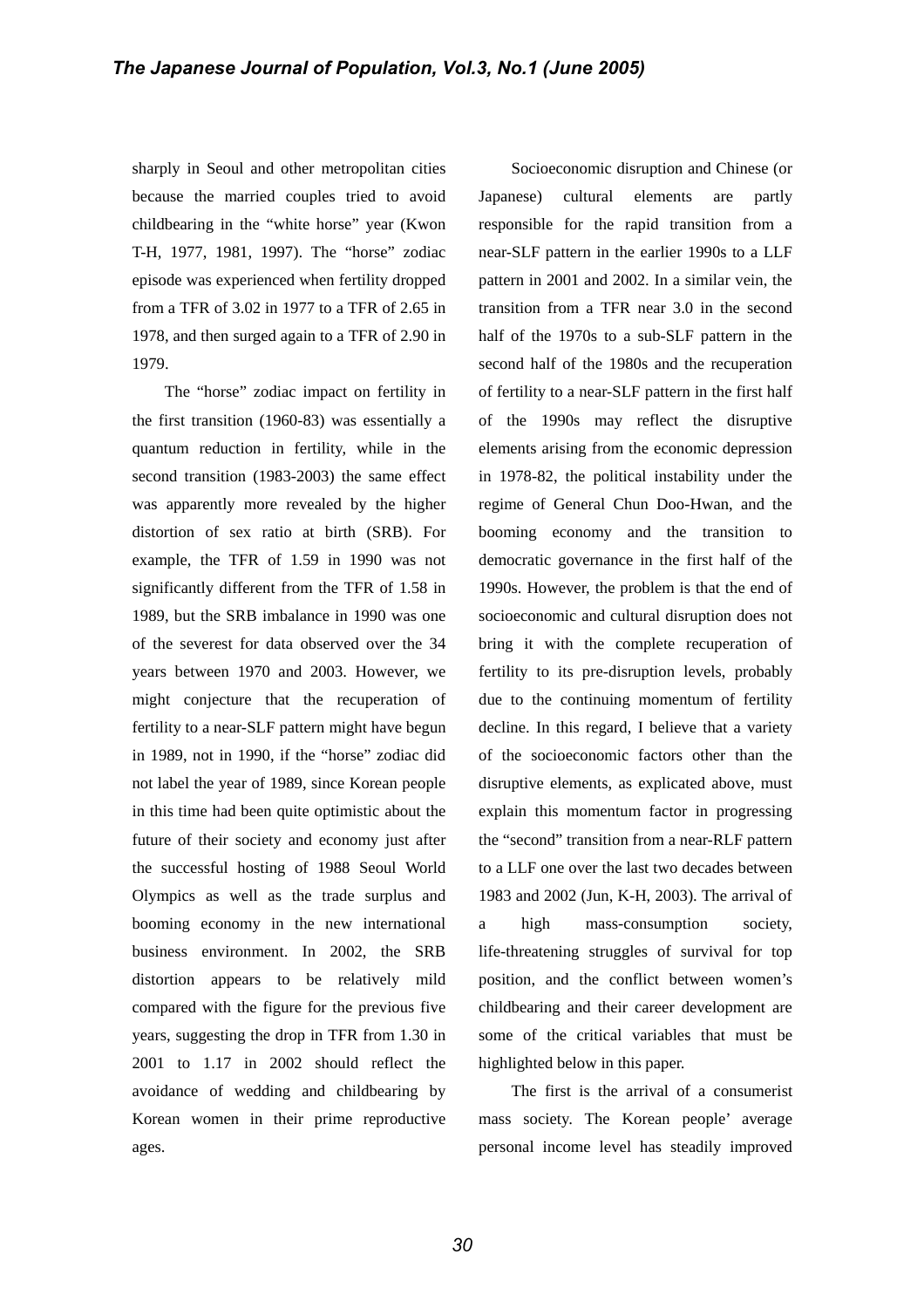since the 1980s, despite its deep troughs immediately in a few years since the East Asian financial crisis of 1997. According to the latest national opinion survey, as carried out by the Institute of Social Development and Policy Research, Seoul National University (2005), a substantial proportion of the respondents answer that they belong to the lower middle or middle classes, reflecting their economic hardships they have experienced since the East Asian financial crisis of 1997. Together with the small size of arable lands and the homogeneity of language, strata, tastes, and life styles, however, most families has color televisions and strong demands for expensive durable consumption goods such as computers, refrigerators, air conditioners, and passenger cars. In this regard, residents in the neighboring apartments and colleagues in the same corporation work as the references group of Korean middle-class citizens; and it is nearly impossible for them to expect to rear more than one child effectively, although the two-child norm is the ideal standard cherished by themselves for a long time. Simply speaking, the perpetuation of a sub-RLF regime since 1983 and the emergence of a LLF pattern in 2001, 2002, and 2003 are no more than an expected result of the arrival of a mass-consumption society that has affected the downsizing of the desired family sizes from a near-RLF pattern to a near-LLF one in the Korean population.

Korea is one of the newly developed countries with the highest population densities in the world. The high rate of violent crimes

and the wide prevalence of land speculation illustrate the extreme hardships and competitiveness of daily life among the average citizens in this country. Many people believe that the harsh aspect of struggle for survival is seen everywhere in schools, local communities, business firms, and government bureaucracy in this country. To young adults, the diploma from a prestigious university, typically Seoul National University, is a minimum requirement for reaching the top position in government and big corporations. Moreover, the high incidence of "overwork" (karoshi) deaths is not simply a Japanese social problem, but takes place at various workplaces in this country. According to previous surveys, frequent reasons Korean women and men end up having far below than the desired family size are high childrearing cost, physical and psychological pressures upon parenting (or mothering), and the overcrowded condition of housing and apartments. Of course, these responses do not identify any details concerning the financial burden of private college-preparatory education, as well as the monetary and non-monetary cost for child nursery service among the dual career women, but foreshadows a conjecture that the strong ambition for success in life and the severe budget constraints on the bearing and rearing of children are one of the direct reasons for the rapid transition from a near-RLF pattern in 1983 to a LLF one in 2001, 2002, and 2003.

In recent years, population experts and policy leaders think that the perpetuation of a sub-RLF regime since the mid-1980s and the emergence of a LLF pattern in 2001 and 2002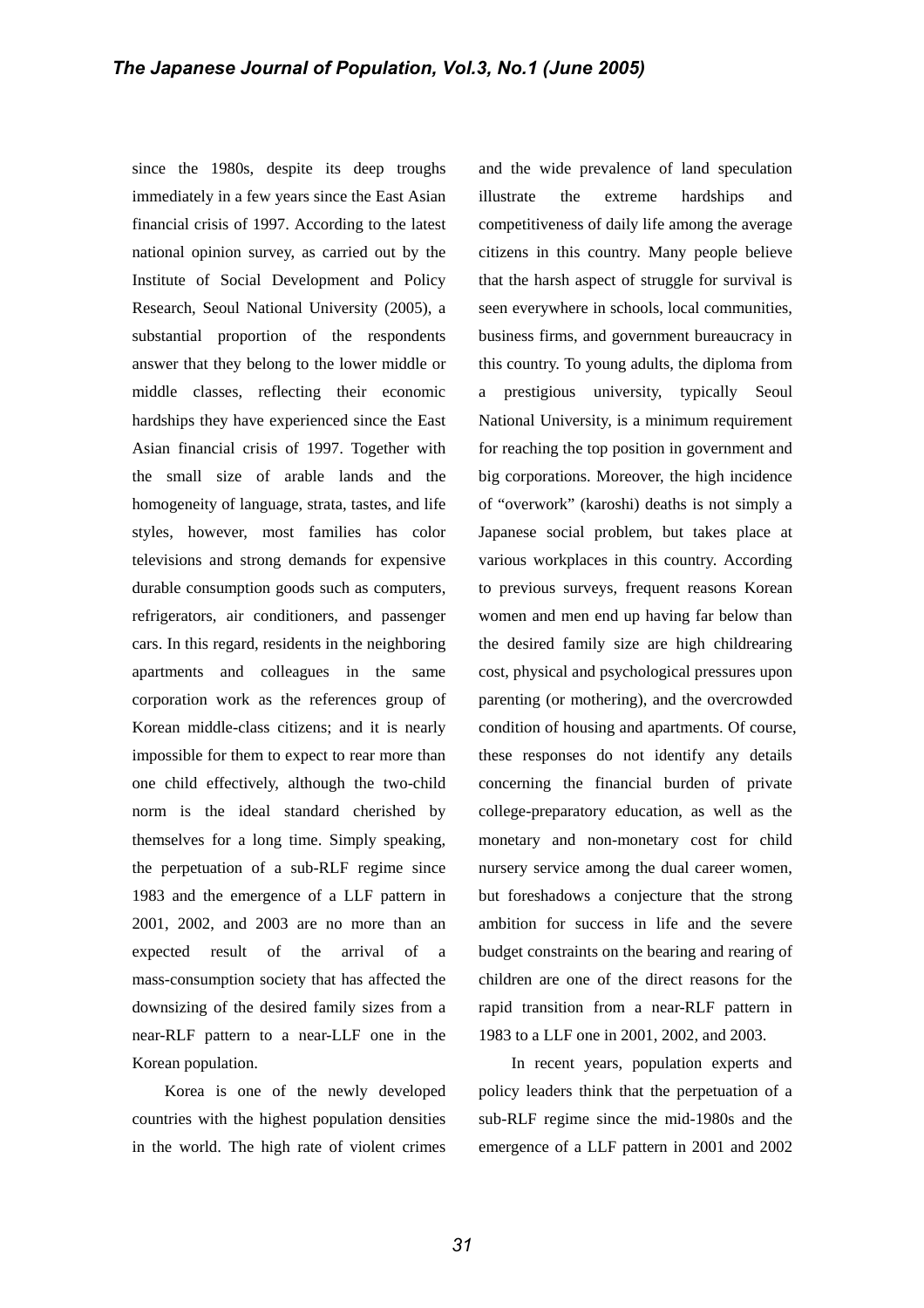will most likely devastate the backbone of Korean society and economy. However, some radical feminist groups say that the emergence of a LLF pattern in Korea represents women's strike or even worse, the ugliest reprisal against this society's male-dominating social institutions and practices. Clearly, the feminist antinatalism is strongly associated with improvement in female education and employment in this country, and also in great parallel with the "most silent revolution" of the twentieth century, what Kingsley Davis mentioned in the sexual revolution of the United States. South Korean women's labor participation rate is lower than the corresponding rate of Western industrial countries, but it is growing moderately if not rapidly, as compared to the rapid progression of the "second" transition under the sub-RLF regime. It is noteworthy, however, that in the 1980s and the 1990s the admission to high schools and colleges has grown even more rapidly among the girls, compared to the boys, in this country. In this regard, it is safer for us to predict that but for the Korean government's any direct pronatalist involvement in population matters, the current LLF pattern will be more aggravated with the eventual convergence in female status between Korea and the nations in Western Europe and North America.

**The Transition to Sub-Replacement Fertility: A Transitory or Permanent Phenomenon?** 

South Korea's women uses a great deal less than 10 percent of the capacity to reproduce their second generations, while they would, on average, have had 15-16 births if they had used their reproductive capacity to the full (Bongaarts and Potter, 1983, Jun K-H, 1997, 2003). It is well-known that the transition to a sub-RLF pattern will inevitably lead to rapid aging and a marked decline in population numbers. In Korea, however, the rapid transition from an above-RLF pattern to a LLF one is leading demographers to worry more deeply about the future of Korean population. In this regard, I believe that it is very important for us to understand why fertility is so low under a sub-RLF regime and whether or not the future course of fertility will be like the perpetuation of a LLF pattern. Here, I intend to use the Bongaarts –Feeney model that attempts to explain the difference between desired family size (DFS) and the total fertility rate (TFR) through two intermediate variables: unwanted fertility and childbearing ages (Bongaarts, 1998, 2002; also see Kohler, Billari, and Antonio, 2002).

One group of demographers focuses on the perpetuation of a sub-RLF pattern as a permanent fixture of the fertility trends by citing some non-negligible countries that reached the end of the first transition (Bongaarts, 1998, 2002; Kohler, Billari, and Ortega, 2002). Indeed, the countries of Europe and North America into two demographic regimes: one having a TFR above 1.3 vs. the other having a TFR below 1.3, where 1.3 is the upper LLF limit. The former group comes from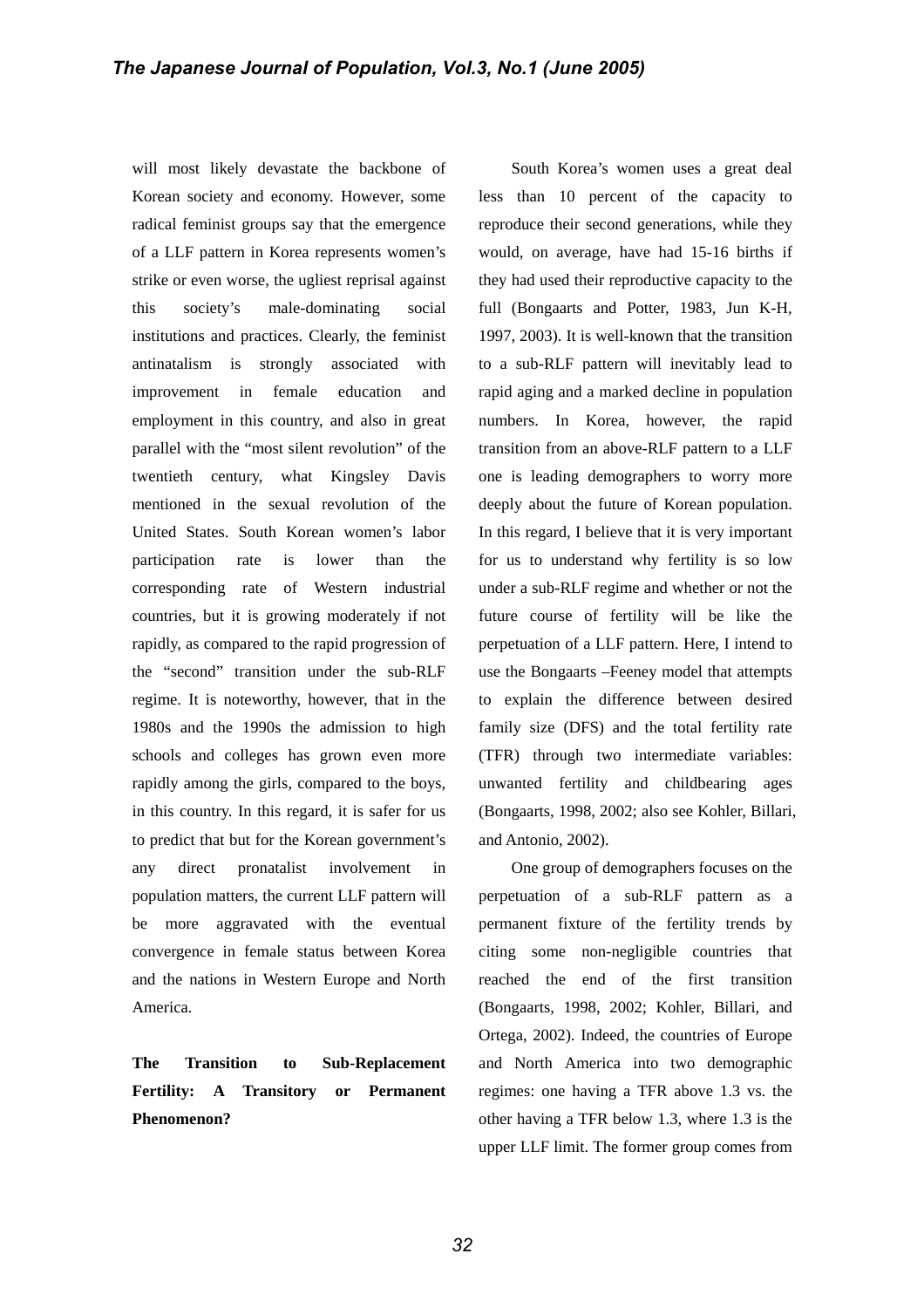the countries of Western Europe (e.g., Britain, France), Northern Europe (Sweden), and North America (e.g., the United States), while the latter group comes from the countries of Southern Europe (e.g., Italy and Spain), Central Europe (Germany), and small republics of the former USSR. In recent years, the newly industrialized economies of East Asia (e.g., Korea, Hong Kong, Taiwan, and Singapore) joined the latter club of the LLF demographic regimes. (Lutz, 2000; Atoh, Kandiah, and Ivanov, 2001). According to this group of demographers, the future likelihood of the "second" transition from a RLF pattern to a LLF one most likely depends on the development of child nursery service, material incentive for childrearing, and other family-based population policy. In this regard, the RLF pattern is no more than a theoretical abstraction that does not provide any realistic guideline for young married couples, and in the absence of strong family support for the realization of their fertility desires, the emergence of a near-LLF pattern in the years after the East Asian financial crisis of 1997 conforms completely with the life styles and behavioral norms of young women and men living currently in this country.

Interestingly enough, Italian demographer Antonio Golini (2003) argues that a TFR of 0.6-.07, further halving of the current LLF, is plausible in any larger national population for any length of time. If 20 to 30 percent of all women were to remain childless and the remainder would stop after having had one child, the resulting TFR would be half the current LLF pattern, that is, it would result in about 0.75 births per woman. The statistical record to date supports the idea of the existence of such a lowest floor or threshold (e.g., Hong Kong, Singapore, the former Eastern Germany). Golini feels that it is, in particular, the innate desire to be a parent, to have a family, to play the role of mother and father, which will prevent fertility from falling below it (See for similar ideas, Morgan and King, 2001). After all, so he reminds us, children and only children can satisfy that desire. Golini also makes the point that if fertility were to drop lower than that very low threshold, reactions in society would probably be so strong that a recovery of fertility would result, although he does not say much as to the precise mechanism that would create that miracle.

Some demographers hold a more optimistic view, arguing that a sub-RLF pattern, or even worse, the emergence of a LLF pattern, is merely a transitory, limited phenomenon and that prospective fears of decelerating or negative momentum of population growth caused by the sub-RLF regime are groundless in some of the countries in Western Europe and North America. This more optimistic perspective is based on the data on DFS or desired family size, which has remained near or above 2 children in all the nations where data are available. According to this view, the cohort TFR, which is near a RLF pattern, is less depressed than the period TFR; and the emergence of a sub-RLF pattern, or much worse, a LLF pattern must be largely attributable to continuing shift in the timing of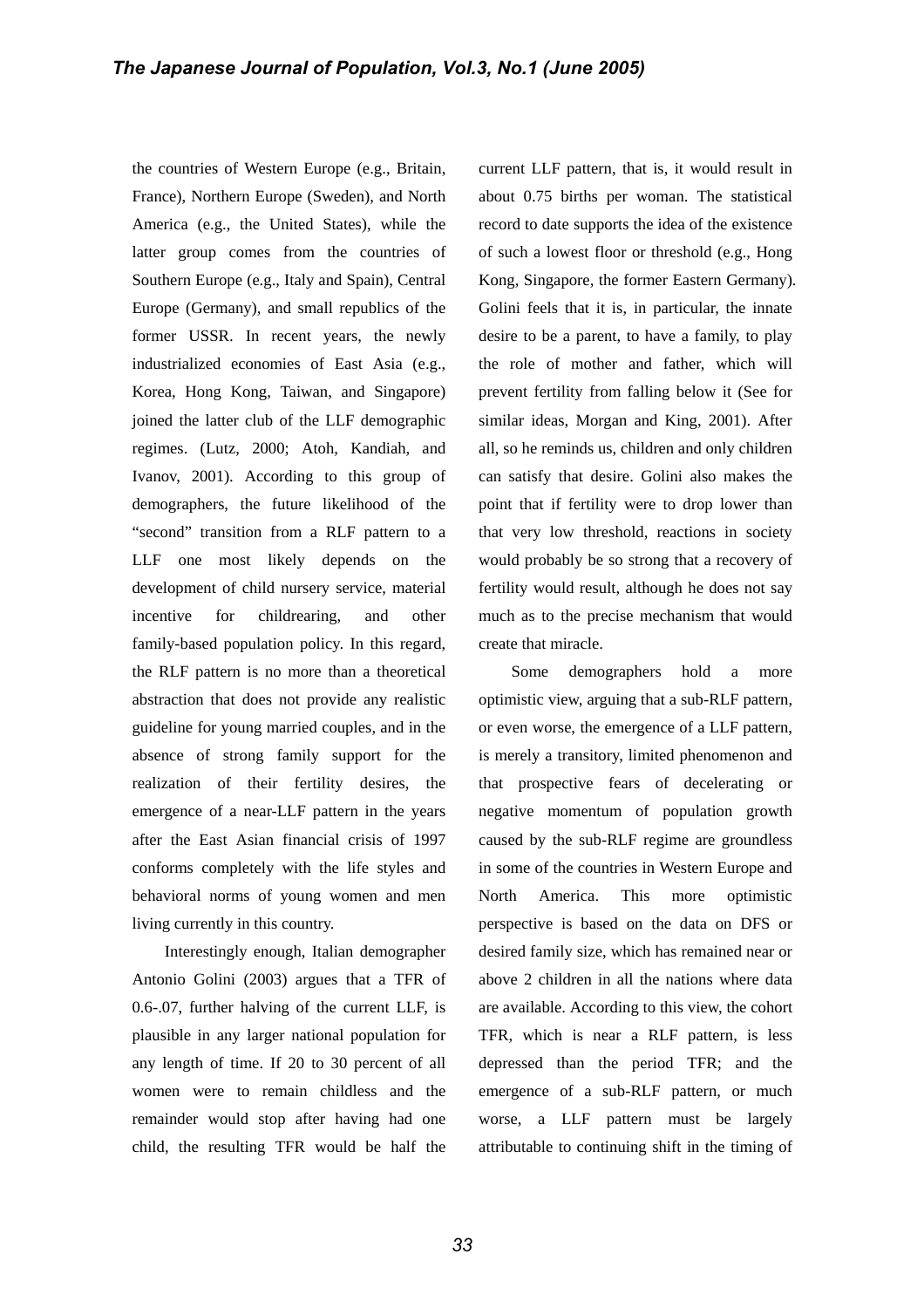childbearing in the face of numerous life-exigencies in the risk-prone, postmodern society (Beck, 1992). Thus, once the rise in childbearing ages ends up---as they believe it eventually must, the corresponding fertility-inhibiting effects of the postponement transition will stop, thus bringing fertility back

up, more likely approaching the RLF pattern, or at least a SLF pattern of 1.8 to 2.1, depending upon the government's support for child nursery service and financial incentives for the bearing and rearing of children among the young women and men in their prime reproductive ages.

| <b>Period TFR</b>          |            |                | <b>Desired Family Size</b>                       | <b>Cohort TFR</b> |            |  |  |
|----------------------------|------------|----------------|--------------------------------------------------|-------------------|------------|--|--|
| <b>Observation</b><br>Year | <b>TFR</b> |                | Women 15- Women 25-<br>44 years old 29 years old | <b>Birth Year</b> | <b>TFR</b> |  |  |
| 1960                       | 5.9        | 5              |                                                  | 1935              | 5.14       |  |  |
| 1966                       | 5.29       | 3.9            |                                                  | 1940              | 4.31       |  |  |
| 1974                       | 3.58       | 2.8            |                                                  | 1945              | 3.21       |  |  |
| 1982                       | 2.69       | 2.5            |                                                  | 1950              | 2.5        |  |  |
| 1984                       | 2.09       | 2.5            | 2.2                                              | 1955              | 2.17       |  |  |
| 1987                       | 1.62       | $\overline{2}$ | 1.9                                              | 1960              | 2.07       |  |  |
| 1990                       | 1.59       | 2.1            | 1.9                                              |                   |            |  |  |
| 1993                       | 1.67       |                | 1.9                                              |                   |            |  |  |
| 1994                       | 1.67       | 2.1            | 2.1                                              |                   |            |  |  |
| 1997                       | 1.54       | 2.2            | 2.1                                              |                   |            |  |  |
| 1999                       | 1.42       |                |                                                  |                   |            |  |  |
| 2000                       | 1.47       | 2.2            | 2.1                                              |                   |            |  |  |
| 2001                       | 1.3        |                |                                                  |                   |            |  |  |
| 2002                       | 1.17       |                |                                                  |                   |            |  |  |
| 2003                       | 1.19       | 2.1            | 2.1                                              |                   |            |  |  |

**Table 2. Period TFR, Desired Family Size, and Cohort TFR** 

Source: Kwon Tai-Hwan (1997), Korea Institute for Health and Social Affairs (1997, 2000), Korea National Statistical Office (2002b, 2003)

The pessimistic perspective addresses the severity of budget constraints on the determination of childbearing in the absence of child support and other family-based population policy. On the other hand, the optimistic perspective appears to focus on the number of desired family size, which pertains to biological presupposition, environment (social coercion), and rational choice. In Korea,

both extremes of pessimistic and optimistic perspectives are partly valid, but as such not completely plausible in explaining the transition from a near-RLF pattern to a LLF one in the beginning of the twenty-first century. The actual ongoing situation is more complicated than it appears, and I will need a separate examination in the trends in DFS as well as in each of the two main and other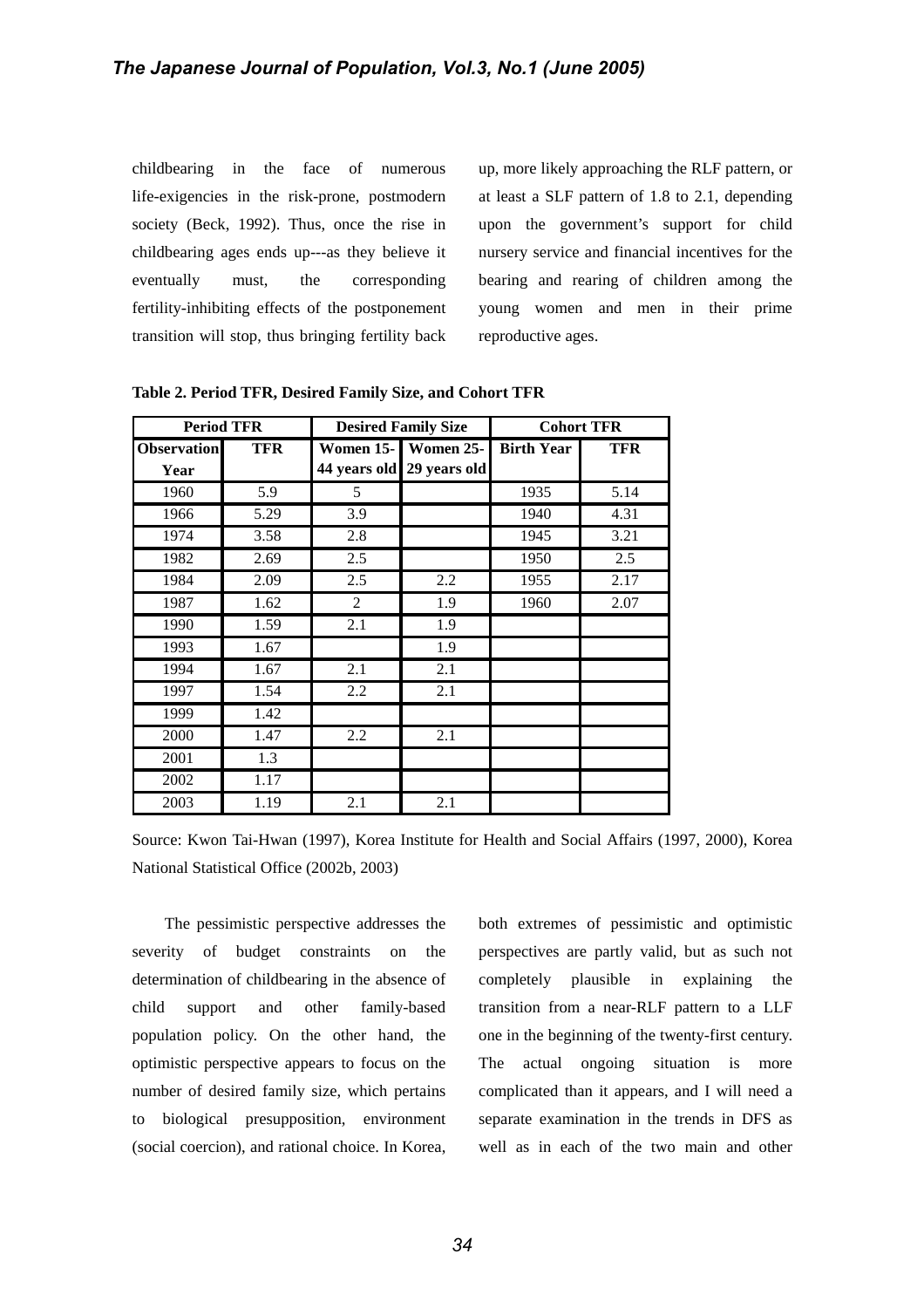residual factors linking the DFS to the changes in period TFR since the mid-1980s

#### **(1) Desired or Expected Family Size (DFS)**

In the course of first transition under an above-RLF pattern, the potential supply of children, or biological capacity for childbearing of the couple, is one of the critical fertility determinants. On the other hand, the demand for children, or desired (or expected) family size (DFS), is one of the critical determinants in the nations that are near or have completed the end phase of the first transition. In Table 2, the period TFR was 6.0 births per woman in 1960, while the DFS averaged to 5.0 births per woman of 15-44 years. This means that the potential supply of children was 1.0 or more births larger than the demand for children.

The oversupply of children, compared with the demand for children, continued to last until 1983, the ending year of the first transition (Kwon, T-H, 1992, 1997). In this transitional situation, there was a "latent" demand for family planning needed to curtail the excess supply of children against the desired number of children. Since 1984, however, the situation is completely reversed: demand surpassed supply. In other words, the Korean women born in 1955 and 1960 had cohort TFRs that nearly approached their desired or expected family sizes, while the period TFRs have been far below than the DFS or desired family size of 2.1-2.2 children since the mid-1980s, the beginning year of the second transition. I would like to say that the recent emergence of a LLF pattern against the DFS of 2.2 children in 2001 and 2002 puts emphasis on the "latent" demand for family support as one way of repairing the gap between the desired family size and the actual reproductive performance.

Existing fertility theories—biometric, economic, sociological, or any synthetic ones-- do not provide a completely satisfactory explanation of the relationship between the supply of children and the demand for children in the course of fertility transitions from a near-RLF pattern to a LLF one (Kwon T-H, 1977, 1981, 1992, 1997; Kim S-K, 1997; 2005; Bongaarts, 1998, 2002). The empirical data and statistics, as seen in the survey carried out recently by the Institute of Health and Social Affairs (1997, 2000), suggest that Korean couples in the ages of 20-44 have revealed fairly strong resistance to the DFS change to a sub-RFL pattern (typically the married couples wish to have 1 boy and 1 girl), and in this paper, I will make a fairly strong assumption that the DFS will level off at two children under a sub-RLF demographic regime or even with the recent emergence of a LLF pattern in the latest three consecutive years.

In this country, however, any media reports about the likelihood of further reduction in the desired or expected family size must not be surprising new information in view of the high cost of the bearing and rearing of children and the trends toward a high mass-consumption society and individualistic life styles. According to a recent survey carried out jointly by Chosun Daily and Gallup Poll Korea (Chosun Daily, 2003), the size of family the single women in the 20s and 30s considered as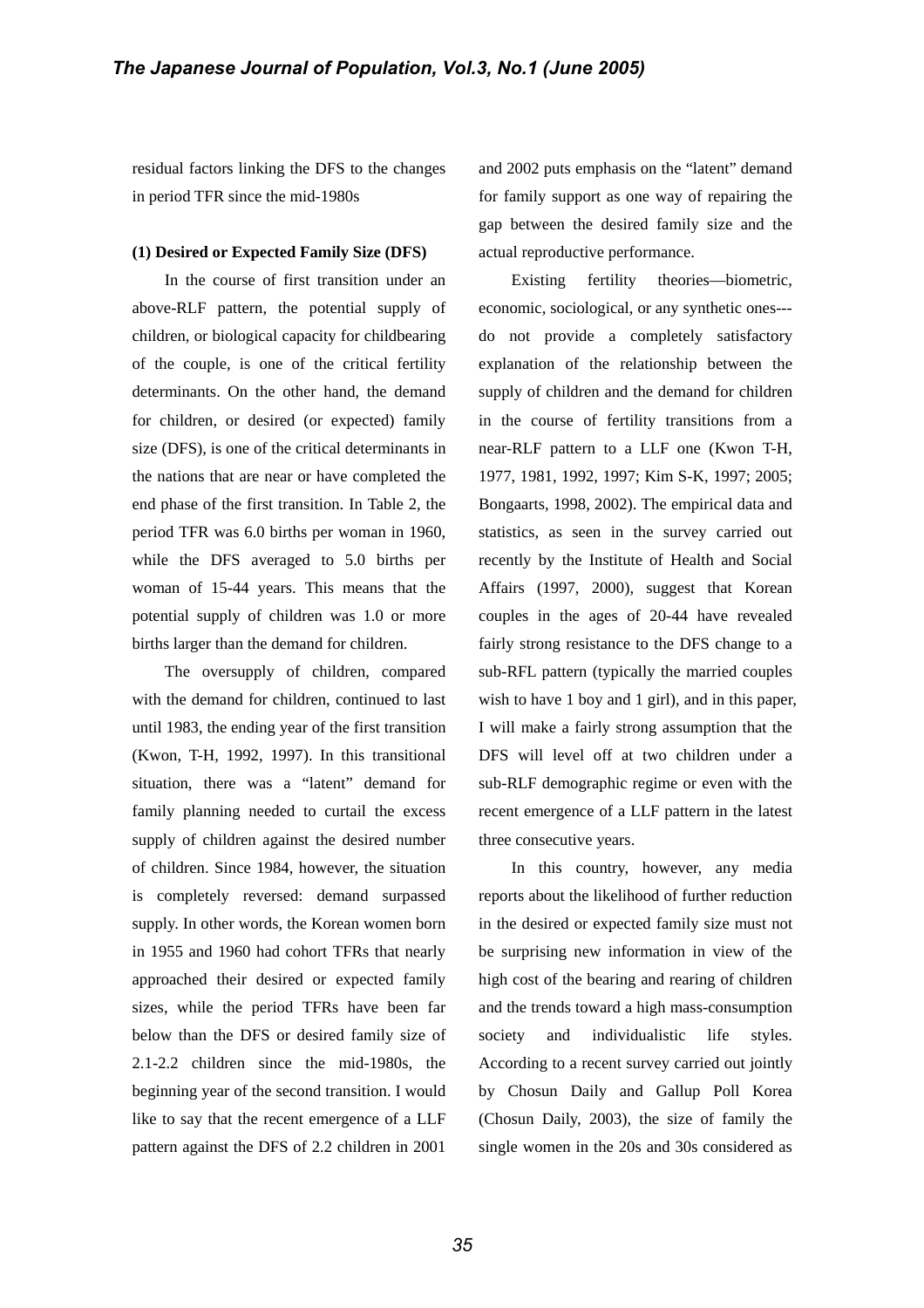desirable was 1.14, near to the current LLF pattern of 1.17 in 2002. and 1.19 in 2003 What is more shocking, a quarter of them said that they are unwilling to have either wedding or children because they cannot balance the rearing of children with their career development in the absence of child nursery service and financial incentives for the bearing and rearing of children. Some of them pointed out that they would like to live alone in relative affluence than facing the worst economic fortune during their marital life career. Of the married respondents, about 15 percent said they would remain childless voluntarily and half of those currently having one child said they had no future plan to have additional children.

Facing the higher likelihood of rapid DFS downsizing among the young women and men, I may have to say at this time that other thing being equal, the future change in DFS from a near-RLF pattern to a near-LLF one depends on what types of social policy, particularly family-based population policy the Korean government will adopt as well as how far individualized the Korean young couples will be in their life styles and adaptation to newly emerging socioeconomic exigencies. In a sense, the government-sponsored family planning program was a leitmotif that had generated the fertility-depressing effects in the course of first transition (1960-1983), but the fertility-promoting effects in the course of second transition under a sub-RLF pattern (1983-2003) will depend heavily on the child-friendly social policies, particularly feminist-oriented family-based population

policies with a stronger emphasis on gender equality inside and outside home. Social and family policies, which are being newly formulated by the Korean government under President Roh Moo Hyun, will have to focus broadly on the young couple's capability to heighten the compatibility between childbearing and career development and other life chances that are helpful for them to realize the DFS as early as possible in the actual process of family building.

#### **(2) Unwanted Fertility (Fu)**

In the later phase of the first demographic transition, the incidence of unwanted fertility continues to drop very rapidly because the individual couples depend upon effective contraceptive use and the use of fairly safe, hygienic induced abortion. In the course of the second transition under a sub-RLF pattern, this trend is more likely to continue and it will be aided by the newly developed, innovative contraceptive method. Probably, several innovative technologies will make contraceptive use more efficient and safer, thus increasing the rate of use and reducing contraceptive failure significantly. Although controversial, reliance on induced abortion will also increase as more convenient abortifacients are made more easily available in the nation where young couples have fear of the adverse consequences of surgical abortion procedures (Kwon T-H, K-H Jun, and C-S Cho, 1997). As a result, individual couple's ability to fit actual fertility with their DFS level will in all likelihood improve in the phases of the second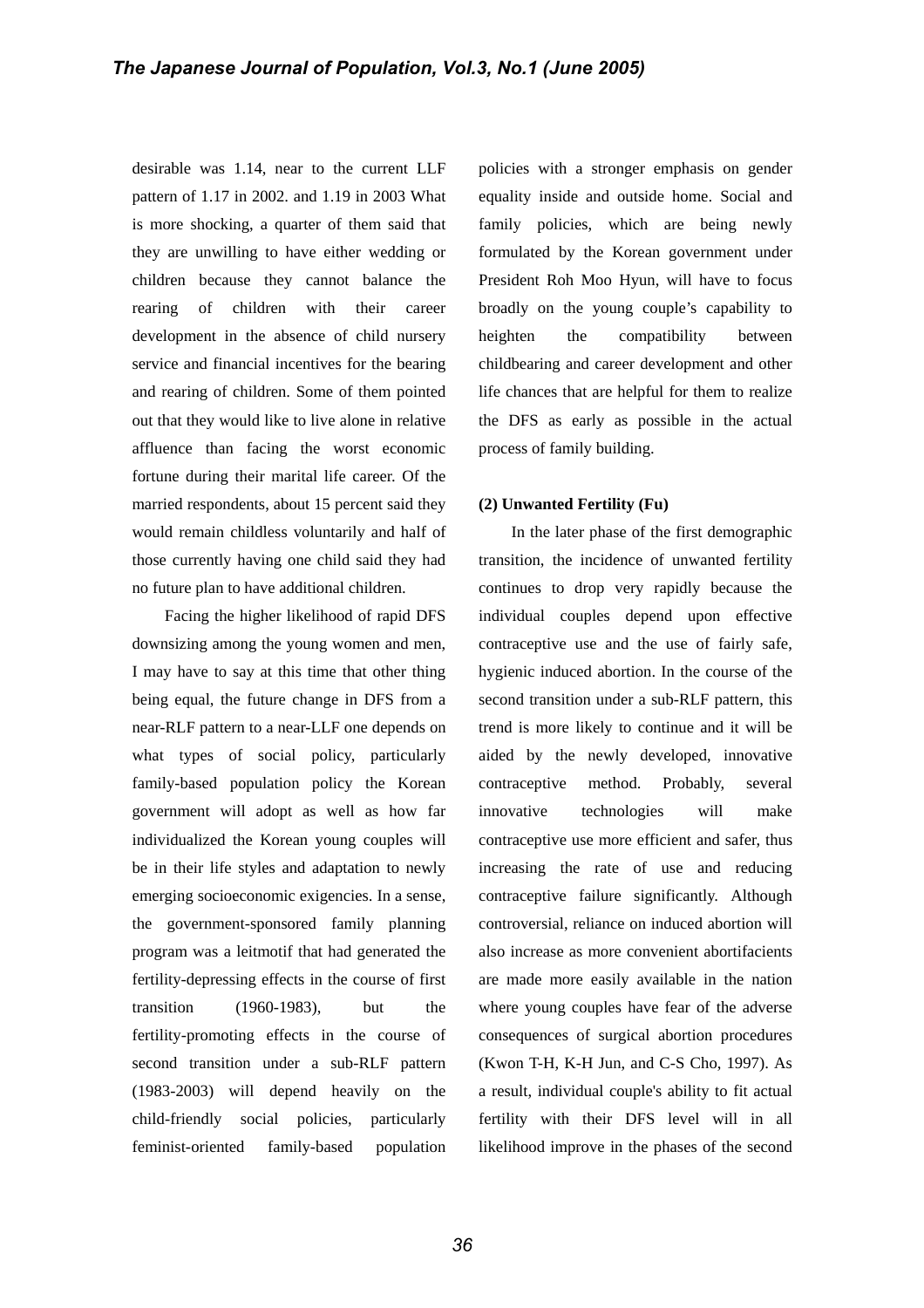transition and correspondingly, unwanted fertility may become a rare, anachronistic phenomenon. However, the exception to this trend is highly plausible in cases the Korean government puts a severe restriction on access to the abortion procedure, under the slogan of maternal protection and the repair of the SRB imbalances.

The quantum of unwanted fertility had dropped from 0.22 births in 1985 to 0.09 births in 2002 (See Table 4 in more detail). In recent years, the Federation of Planned Parenthood Korea (FPPK), under the leadership of Professor Lee Sea-Baik, have once argued for the continued government support of family planning that would bring about the complete eradication of unwanted fertility, which is less than 10 percent of the period TFRs registered since the mid-1980s. According to the FPPK, the emergence of a LLF pattern under the current sub-RLF regime is never a novel phenomenon we may have to panic about because of the reserved pool of labor force coming mostly from the women still working inside the home and the importation of foreign workers from China and other developing countries in Asia and the improvement in technology, particularly newly developing mechanical electronics. The FPPK also considers the possibility of refugee inflows from North Korea in case of the national reunification. In any democratic society, however, that reproductive choice is very important for those who want to achieve their DFS as well as those who wish to avoid unwanted childbearing. Indeed, the PPFK must no longer stick to the idea about further reduction of unwanted fertility for the sole purpose of its continuing operation and be more willing to induce the government support for child nursery service and other child-friendly population policy that will repair the gap between the DFS and the continuation of a LLF pattern under the current sub-RLF demographic regime.

#### **(3) Age at Childbearing (Ft)**

The delay of childbearing and the parity-specific progression after the birth of first child is the central aspect of understanding the emergence of a LLF pattern under the current below-RLF regime in this country. Many demographers emphasizes on the importance of childbearing ages in explaining the perpetuation of a LLF pattern in Southern Europe, Eastern Europe, and several small nations under the former USSR. The asymmetry between the reversibility of childbirth and the irreversibility of childrearing provides a strong incentive to delay the decision to have children. Fertility delay can reduce uncertainty about the cost and benefits of children, and also the uncertainty associated with the economic situation and the incidence of marital disruption in early adulthood.

According to the Korea Labor Research Institute (2002), the overall rate of unemployment in 2002 dropped to 2 percent, its lowest level since the East Asian financial crisis of 1997, while the same figure for the young generation turned out to be over 7 percent, three to four times higher than the average rate,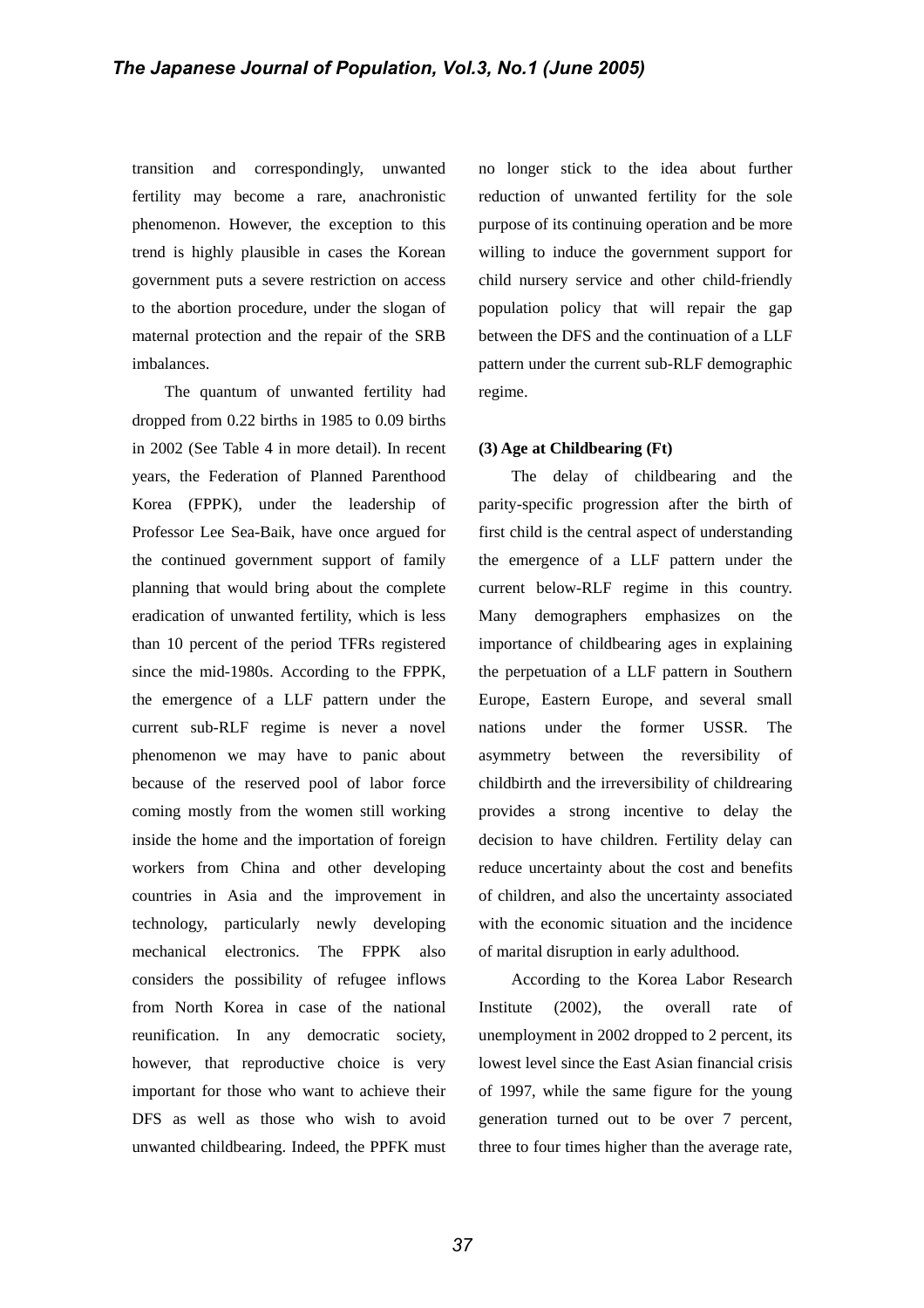posing a serious threat to the paid job market in this country. The number of jobless workers among the college graduates reached 75,000 or 5.1 percent in 1996 but rose up to 158,000 or 9.9 percent in 1998, and then edged down slightly to 6.7 percent or 117,000, in 2002. On the other hand, the number of jobless workers with only high school diplomas reached 263,000 or 8.6 percent in 2002, about 2 to 3 percent higher than their college graduate counterparts, after peaking at 454,000 or 13.2 percent in 1998.

**Table 3. Period-Specific TFR, Mean Age at First Marriage, and Mean Age at Childbearing: 1985-2003**

| Birth Order   $1985$                   |      | 1990 | 1995 | 1996 | 1997 | 1998 | 1999 |      | $2000$   2001 | 2002 | 2003 |  |
|----------------------------------------|------|------|------|------|------|------|------|------|---------------|------|------|--|
| TFR (births per woman)                 |      |      |      |      |      |      |      |      |               |      |      |  |
| 1 <sup>st</sup>                        | 0.85 | 0.83 | 0.79 | 0.76 | 0.75 | 0.72 | 0.72 | 0.70 | 0.63          | 0.57 | 0.60 |  |
| $2^{\mathrm{nd}}$                      | 0.64 | 0.61 | 0.71 | 0.67 | 0.65 | 0.61 | 0.57 | 0.62 | 0.55          | 0.48 | 0.48 |  |
| $3+$                                   | 0.21 | 0.13 | 0.14 | 0.15 | 0.15 | 0.15 | 0.13 | 0.15 | 0.13          | 0.12 | 0.12 |  |
| <b>Total</b>                           | 1.70 | 1.57 | 1.64 | 1.58 | 1.55 | 1.48 | 1.42 | 1.47 | 1.31          | 1.17 | 1.20 |  |
| Mean Age at Marriage (in years)        |      |      |      |      |      |      |      |      |               |      |      |  |
|                                        | 24.1 | 24.8 | 25.4 | 25.5 | 25.7 | 26.1 | 26.3 | 26.5 | 26.8          | 27.1 | 27.3 |  |
| Mean Age at Childbearing (in years)    |      |      |      |      |      |      |      |      |               |      |      |  |
| 1 <sup>st</sup>                        | 24.9 | 25.9 | 26.5 | 26.7 | 26.9 | 27.2 | 27.4 | 27.7 | 28.0          | 28.3 | 28.5 |  |
| $2^{nd}$                               | 26.5 | 28.0 | 28.8 | 28.9 | 29.1 | 29.3 | 29.4 | 29.7 | 29.9          | 30.2 | 30.4 |  |
| $3+$                                   | 29.6 | 30.3 | 31.9 | 32.0 | 32.1 | 32.2 | 32.3 | 32.4 | 32.7          | 33.0 | 33.3 |  |
| <b>Total</b>                           | 26.0 | 27.1 | 28.0 | 28.1 | 28.3 | 28.5 | 28.7 | 29.1 | 29.3          | 29.6 | 29.7 |  |
| <b>Adjusted TFR (births per woman)</b> |      |      |      |      |      |      |      |      |               |      |      |  |
| 1st                                    | 0.94 | 1.04 | 0.90 | 0.84 | 0.94 | 1.02 | 0.90 | 1.00 | 0.90          | 0.81 | 0.75 |  |
| 2 <sup>nd</sup>                        | 0.71 | 0.87 | 0.85 | 0.74 | 0.81 | 0.76 | 0.68 | 0.89 | 0.69          | 0.69 | 0.60 |  |
| $3+$                                   | 0.23 | 0.15 | 0.16 | 0.17 | 0.19 | 0.17 | 0.14 | 0.17 | 0.23          | 0.17 | 0.17 |  |
| <b>Total</b>                           | 1.88 | 2.06 | 1.91 | 1.75 | 1.94 | 1.96 | 1.67 | 2.06 | 1.82          | 1.67 | 1.52 |  |

As many population experts mention their ideas in academic and popular journals, the recent rises in ages at marriage and childbearing tend to be accelerated by the disruptive situation of high youth unemployment, which discourages young workers from entering the paid labor market and causes working conditions to deteriorate toward a fraction of low-paid, temporary jobs. In addition, there is a crowding-out process in

which better-educated people are displacing less-educated people from their traditional positions. Labor market uncertainty and murky economic prospects in early adulthood also tend to increase ages at marriage and childbearing by perpetuating the commonly observed behavior of staying in their parental homes until late ages.

As long as the ages at childbearing keep rising, this intermediate variable operates to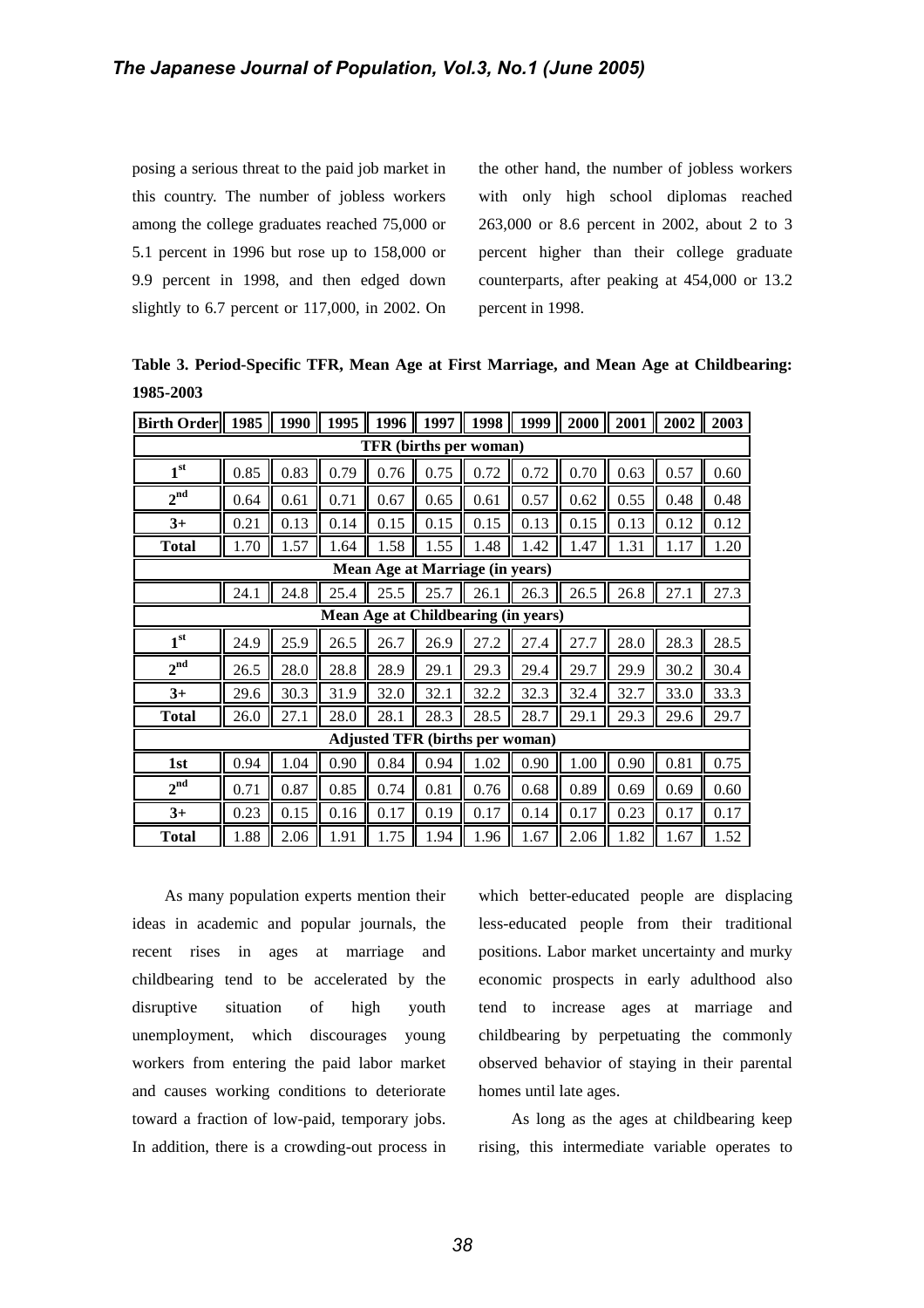depress the period TFR to a LLF pattern. In Table 3, the tempo-adjusted total fertility rates (TFR's) remove the fertility-tempo effects resulting from rises in the age at childbearing and these are fairly higher than the TFRs actually observed at diffeent points in time. Indeed, I have to say that the current sub-RLF pattern, or the emergence of a LLF one in the latest three consecutive years, are not completely disappointing whenever I make correction for the fertility-distorting effects due to the continuing shift in ages at childbearing. According to the group of optimistic demographers, the rise in childbearing ages can persist for several decades, but eventually it will stop and at that time fertility will have to recuperate to the near-RLF pattern, or a near-SLF pattern in which TFR ranges between 1.8 and 2.1, in parallel with the unfolding of the postponement-stop scenarios. In order to experiment with the real possibilities about no further rise in ages at marriage and childbearing, the government of Korea will have to identify the pecuniary and non-pecuniary incentives for the bearing and rearing of children, differentiated adequately by the order of child birth. The ideas of social and family-based population policies needed to provide the financial and non-financial incentives for promoting early marriages and early childbearing must come from recent scholarly achievements in feminist movement and social-scientific enterprises.

In conjunction with the emergence of a LLF pattern, rising ages at first marriage are probably a combined result of interacting socioeconomic factors—some of them are disruptive, while others are adaptive. In Table 3, the mean ages at first marriages rose 0.18 years per year from 24.1 years in 1985 to 27.3 years in 2003. The sharp rise in ages at marriage has been observed since the beginning of the East Asian financial crisis in 1997: say, 0.4 years from 25.7 in 1997 and 26.1 in 1998 and 0.3 years from 26.5 in 2000 to 26.8 in 2001. In addition, maternal ages at first birth also rose 0.2 years every year from 24.9 years in 1985 to 28.5 years in 2002. In parallel with the annual rise in age at first marriage, the annual rise in age at first birth appears to becoms a little sharper over time as a result of the affereffects of the East Asian financial crisis of 1997 and the increasing rate of labor participation among the young women with better education. In spite of some differences, the ages at childbearing also rose up annualy for the birth of second-order as well as the birth of third- or higher order. Evidently, the discrepancy between the actual period TFRs and the tempo-adjusted TFRs become larger in the years there are bigger increases in age at first marriage and childbearing ages at different birth orders. In this regard, it is clear that recent rises in the marriage and childbearing ages, as influenced by the murky economic prospects and psychological uneasiness since the East Asian finanacial crisis in 1997, contribute greatly to the TFR reduction to a LLF pattern.

Table 4 gives a brief summary about the contribution of two intermediate variables, unwanted fertility and rising ages at childbearing, that link the period TFR to DFS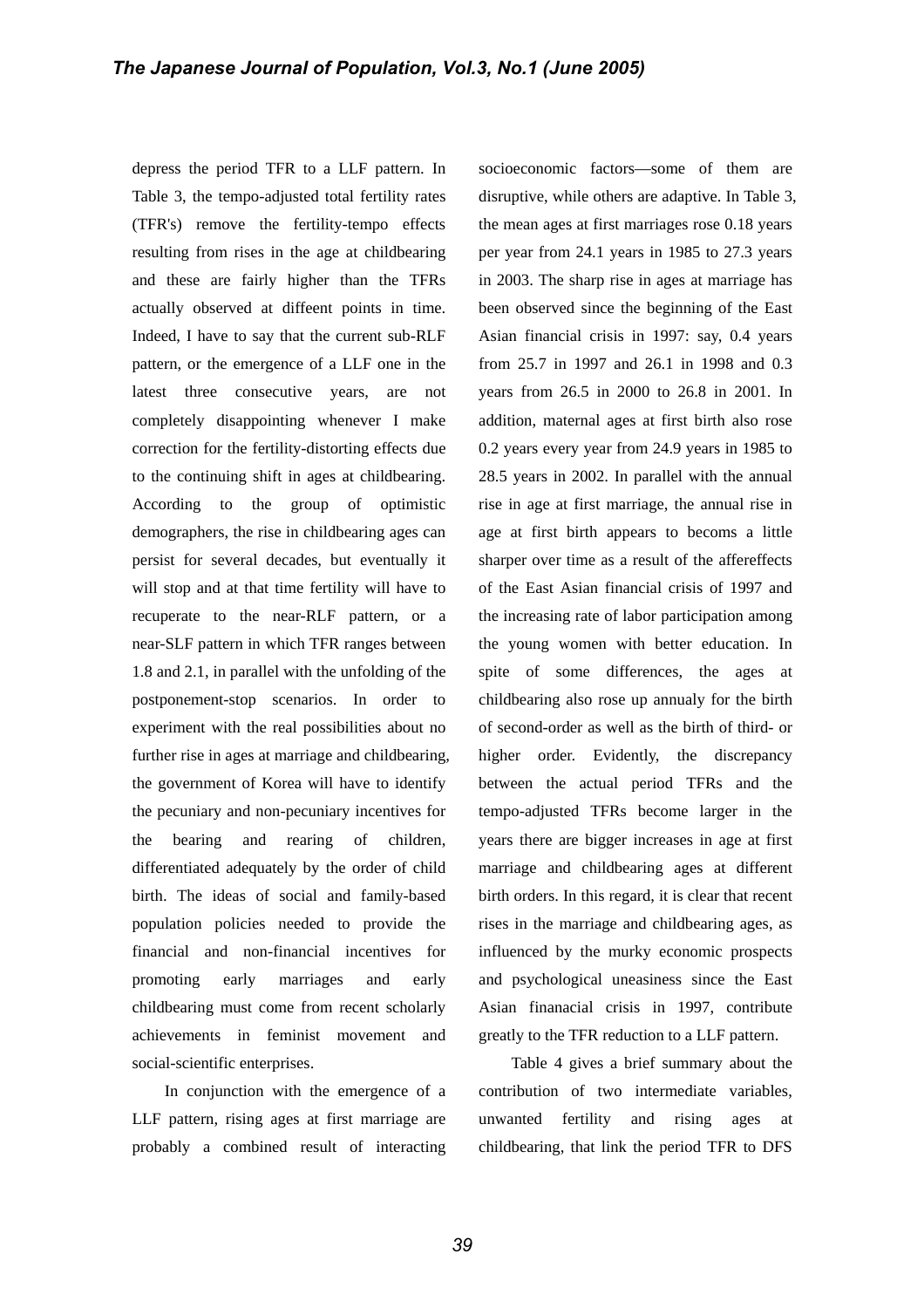in the period between 1985 and 2003 (See Figure 2 in graphics). The fertility-promoting effects of unwanted fertility are at a peak of 16 percent in 1985 and remain nearly constant in the range of 8 percent in 1990~2001. This is in sharp contrast with the proportion of unwanted fertility out of the total fertility being more than 20 percent over the 15 years between 1960 and 1975 (Kwon T-H, 1997; Jun K-H, 1997). Probably, if all Korean couples can achieve their DFS target through greater reliance on

effective contraception and safer abortion, the fertility-promoting effects of unwanted fertility will disappear and eventually the future course of fertility will end up by further reduction of the current LLF pattern to a TFR lower than 1.0 in the near future. In this regard, the Korean government will have to make a wise decision about the future of uwanted fertility in relation to the recent emergence of a LLF pattern under the current persistence of sub-RLF regime.

|                                                             | 1985  | 1990  | 1995  | 1996                                                         | 1997  | 1998  | 1999  | 2000  | 2001  | 2002  | 2003  |
|-------------------------------------------------------------|-------|-------|-------|--------------------------------------------------------------|-------|-------|-------|-------|-------|-------|-------|
| $(1)$ TFR                                                   | 1.70  | 1.57  | 1.64  | 1.58                                                         | 1.55  | 1.48  | 1.42  | 1.47  | 1.30  | 1.17  | 1.19  |
| $(2)$ DFS                                                   | 2.0   | 2.1   | 2.1   | 2.2                                                          | 2.2   | 2.2   | 2.2   | 2.2   | 2.2   | 2.2   | 2.1   |
| $(3)$ TFR/DFS $[(2)/(1)]$                                   | 0.85  | 0.748 | 0.781 | 0.718                                                        | 0.705 | 0.673 | 0.645 | 0.668 | 0.595 | 0.532 | 0.567 |
| (4) Unwanted Fertility<br>(UWTFR)                           | 0.22  | 0.117 | 0.126 | 0.12                                                         | 0.12  | 0.12  | 0.104 | 0.12  | 0.103 | 0.094 | 0.095 |
| (5) Wanted Fertility<br>(WTFR) $[(1) - (4)]$                | 1.490 | 1.453 | 1.514 | 1.460                                                        | 1.430 | 1.360 | 1.316 | 1.350 | 1.207 | 1.076 | 1.095 |
| (6) Adjusted TFR<br>(TFR')                                  | 1.88  | 2.06  | 1.91  | 1.75                                                         | 1.94  | 1.95  | 1.67  | 2.06  | 1.82  | 1.67  | 1.52  |
|                                                             |       |       |       | <b>Fertility-Inhibiting (or Fertility-Promoting) Effects</b> |       |       |       |       |       |       |       |
| <u>(7) онуанса гегин</u> іў<br>$(T_{\rm tot})$<br>[(1)/(5)] | 1.141 | 1.081 | 1.083 | 1.082                                                        | 1.084 | 1.088 | 1.079 | 1.089 | 1.085 | 1.087 | 1.087 |
| (8) Fertility Tempo (Ft)<br>[(1)/(6)]                       | 0.904 | 0.762 | 0.859 | 0.903                                                        | 0.799 | 0.759 | 0.850 | 0.714 | 0.720 | 0.701 | 0.783 |
| $(9)$ other variables $(F')$<br>$[(1)/((2)*(7)*(8))]$       | 0.824 | 0.908 | 0.840 | 0.735                                                        | 0.814 | 0.814 | 0.703 | 0.859 | 0.763 | 0.698 | 0.666 |

**Table 4. TFR/DFS Decomposition within the Bongaarts Model: 1985-2003**

Note: The fertility-inhibiting or promoting effects due to unwanted fertility (Fu), rising age at childbearing (Ft), and other variables (F') were estimated on the basis of Bongaarts model (1997). Refer to Table 2 and 3 for the data on TFR, DFS, and adjusted TFR, i.e.TFR'.

In Korea, I believe, the perpetuation of a sub-RLF regime or even worse, of a LLF pattern, is a permanent phenomenon in the absence of direct government support for the realization of two-child norm and the stopping of marriage and childbearing postponement.

The stronger fertility-depressing effects of rising age at childbearing become manifest provided there are significant rises in ages at marriages as well as childbearing ages at different birth orders. For example, the postponement transition due to rising ages at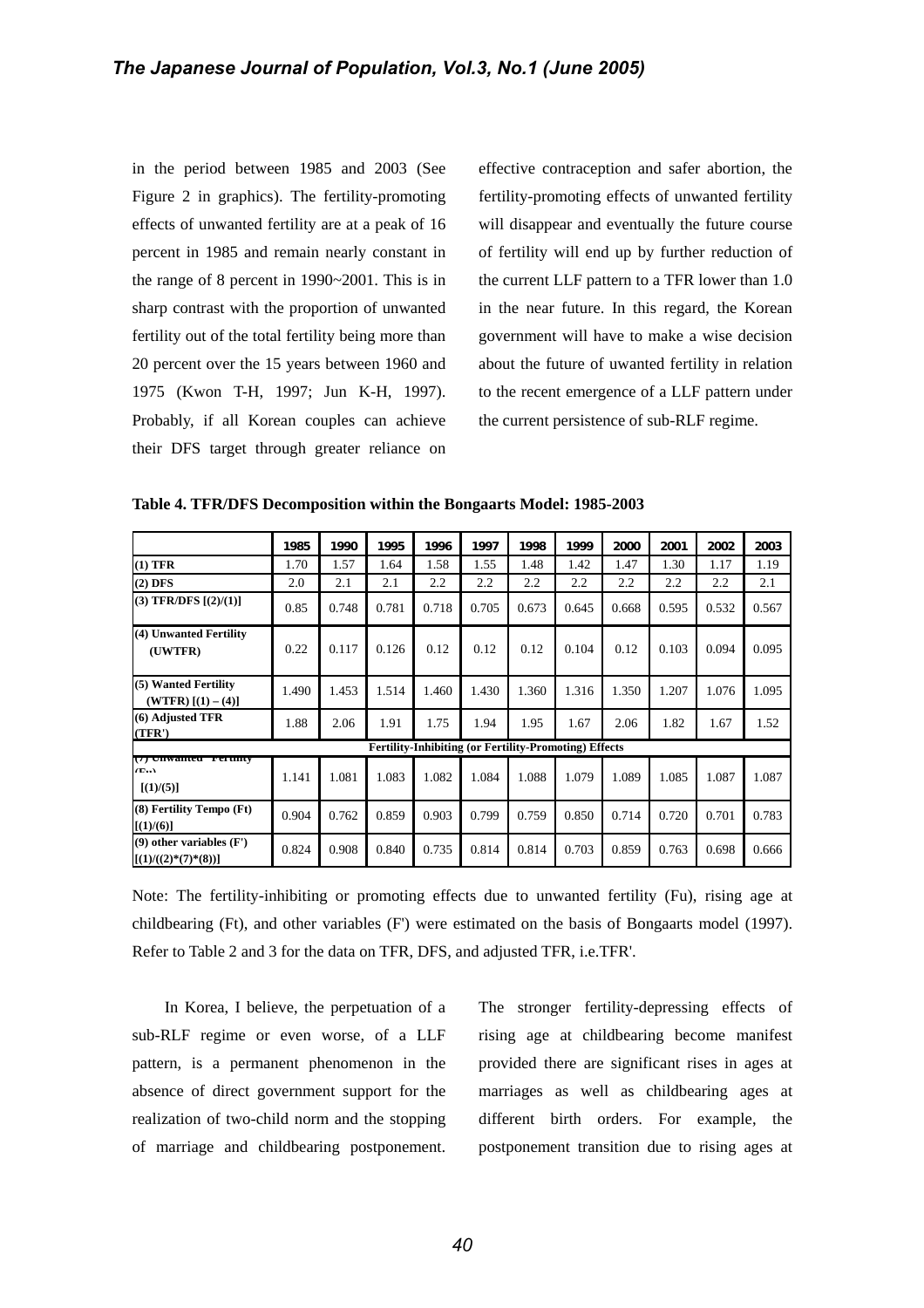childbearing contributed to the DFS reduction by 20 percent in 1997 and 2003, and 30 percent in 2000, 2001, and 2002, and by about 25 percent in 1990 and 1998. The year 1990 was the "horse" year of Chinese zodiac, while the latest five consecutive years of 1998-2003 still reflects the aftereffects of the East Asian financial crisis of 1997. On the other hand, the fertility-inhibiting effects of other residual

factors contributed to the DFS reduction by 26 percent in 1996 and 2001, and by 30 percent in 1999 and 2002, and by 15 percent in 2000, Clearly, this implies that the 1997 East Asian financial crisis has disruptive, but strong positive effects on the rapid transition from a near-SLF pattern to a LLF pattern, with the exception of the beginning year of the second millennium.

**Figure 2. The Components of TFS/DFS in the Bongaarts: 1985-2003**



The original Bongaarts-Feeney model includes the residual factors that might be decomposed into the fertility-inhibiting or promoting effects of infant-childhood mortality (Fr), gender preference (Fg), and involuntary family limitation and competing preferences (Fr), but I had to assume that there are no reasonable ways of measuring some of these individual factors, despite critical importance in

fertility-promoting or depressing effects. I will discuss the links between desired family size (DFS) and the period TFR through three residual variables: infant-childhood mortality, involuntary factors and other competing preferences, and gender preferences.

# **(1) Infant-childhood mortality (Fr)**

A drop in infant-childhood mortality has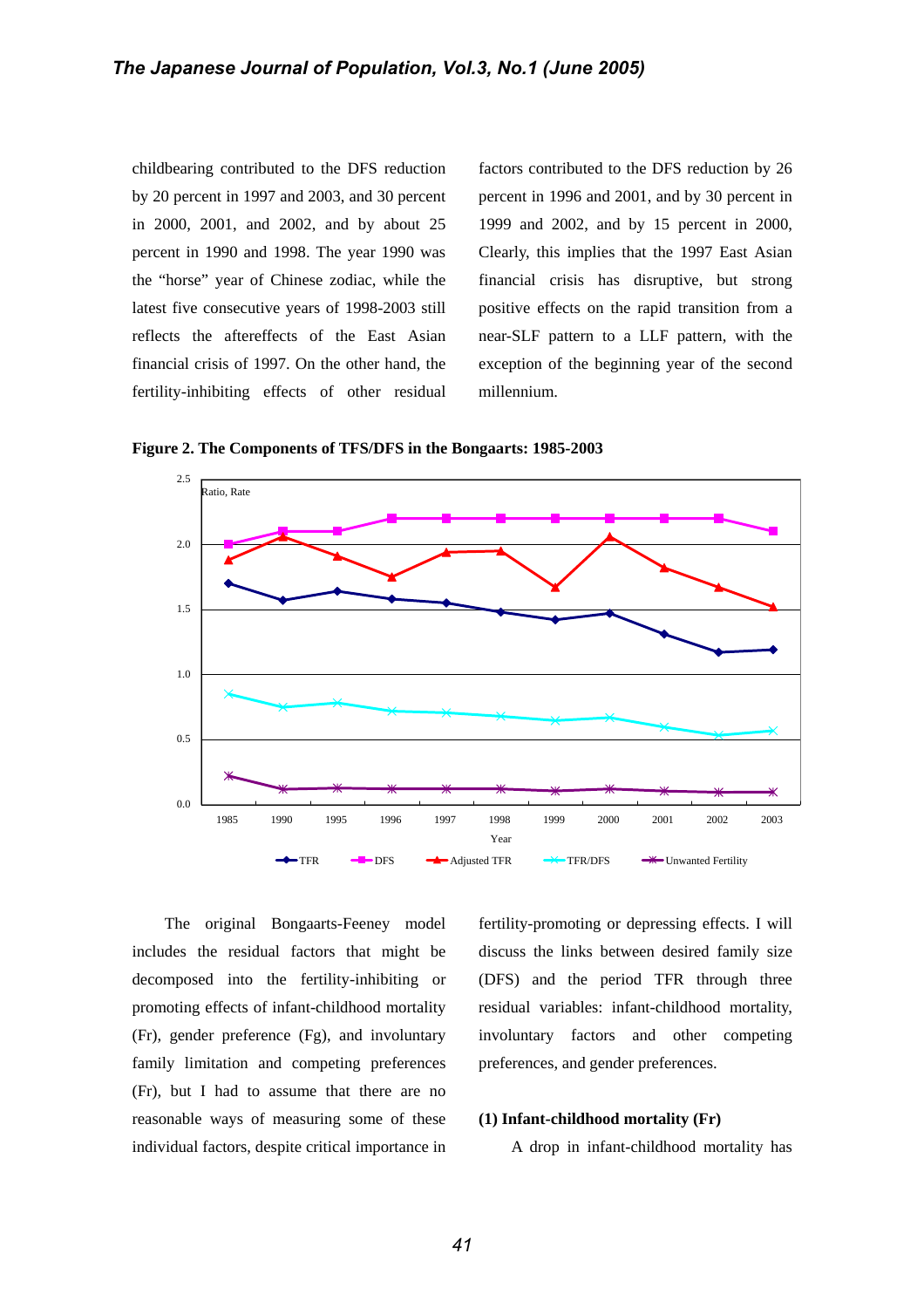been a fantastic phenomenon in most developing countries. In Korea, the infant mortality rate is below 10 per thousand, despite a little rise in recent years. The infant mortality rate is not high enough to influence the fertility rate through insurance and replacement effects. The death rates for children aged 1-4 are approximately 1 per thousand, which cannot be said to be high even when compared with those in the countries of Europe and North America. In Korea, the expectancy of life at birth has increased dramatically since the 1970s, reaching currently 71.7 years for males, 79.2 years for females, and 75.6 years for both (Korea National Statistical Office, 2004). In Korea, like in European and North American nations, only about  $2\neg 3$  percent of newborns fail to reach their adulthood, and this negligible child mortality will not affect the future recuperation of the current LLF pattern to a near-RLF pattern or more humbly, a near-STF one, in the era of twenty-first century.

# **(2) Involuntary factors and other competing preferences (Fi)**

With the onset of the second transition to a below-RLF pattern in 1983, the proportion of single women and the age at first births have been on a steady rise, implying the aging of fertility as well as earlier onset of sterility. The probability of having a birth within 12 months decreases with increasing ages at marriage: 0.86, 0.78, 0.63, and 0.52 respectively in the ages of 20-24, 25-29, 30-34, and 35-39. According to the Institute for Health and Social Affairs (2003), the number of sterile couples has rose up sharply from 250 thousands in 1990 to 640 thousands in 2003, as the annual number of births dropped sharply from 650 thousands in 1990 to 495 thousands in 2002. About a decade ago, the involuntarily infecundable couple constituted about 10 percent of those of childbearing ages, but the corresponding proportional figure rose up more than twice recently with rising ages in ages at marriage and childbearing. The fee for artificial insemination ranges between 2,500 and 3,000 dollars, and the probability of having a birth through this medical prodedure is about 30 percent, a fairly good performance. To the extent that they do not intend to remain voluntarily childless, I believe, the government support for this aritificial insemination and other needed medical benefits will certainly help them realize their desire to have one or more births during their entire reproductive career.

Divorce rate is not an exception. In recent years, about half of the annual marriages end up by divorces, making this country with one of the highest divorce rates in the world. Divorce reduces the exposure to chilbearing risk, but the ever-increasing rate of crude divorce rate will likely increase the uncertainty about the plan to have children. These trends will drastically curtail the likelihood that newly married couples realize their already small DFS in the actual career of family builing. In addition, informal living arrangements, like premarital contractual marriages, is gaining popularity among the young women and men. Particularly, these days, large number of young women and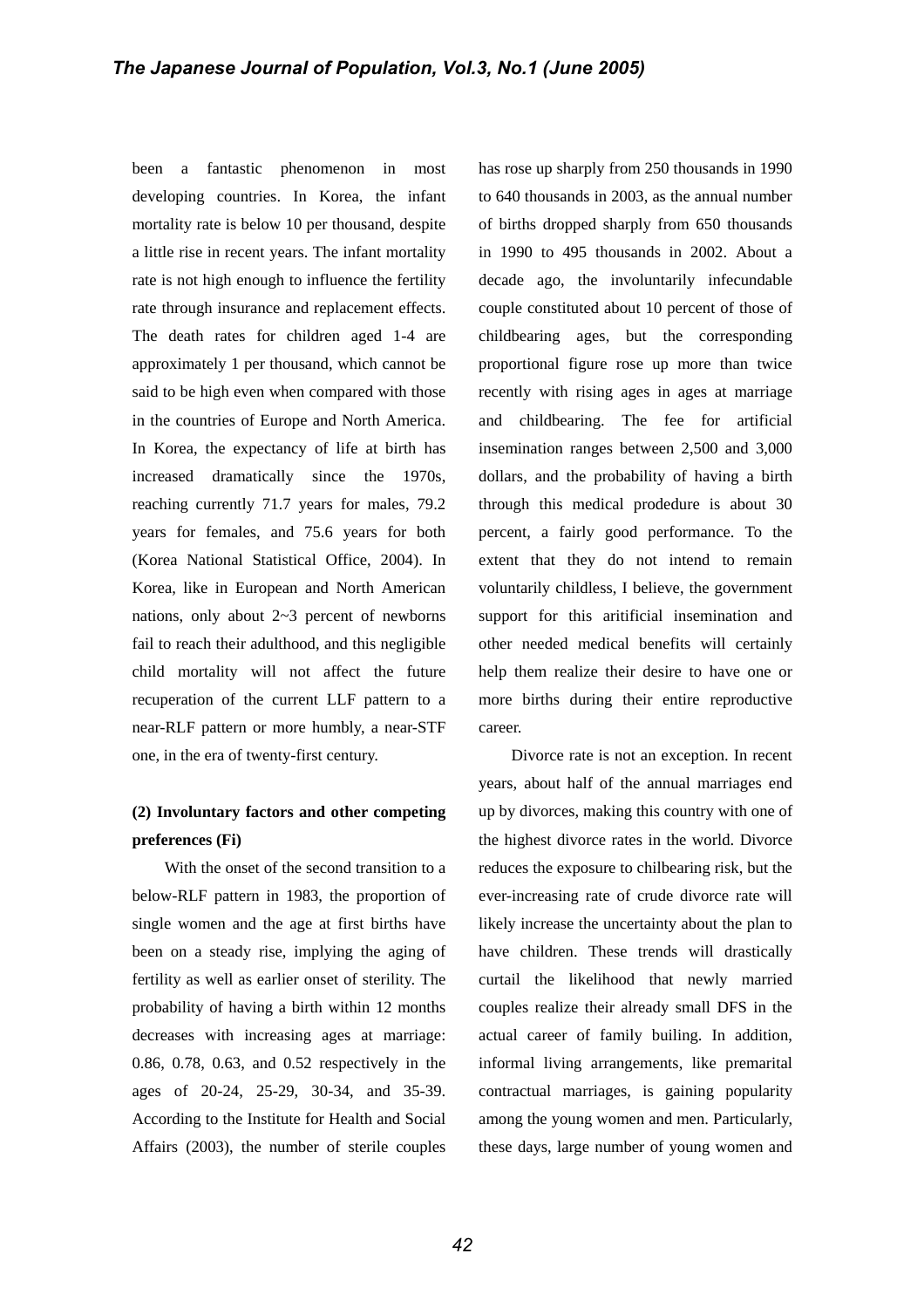men decide to remain single and defer their stable sexual activities during the rest of their life. Clearly, these are not a social institution that substitutes the conventional form of marital institution, but together with the rapid rise in proportion non-married, stable maintainenance of the replacement-level DFS alone does not guarantee any likelihood that the current LLF pattern will makes an rebounding transition to a RLF one, or the SLF one with a TFR of 1.8 to 2.1, implying there is a strong possibility for the perpetuation of a LLF pattern under the below-RLF regime in the first-half of the twenty-first century.

# **(3) Gender preference (Fg)**

Earlier in this paper, the drop in TFR due to gender prference was illustrated in the years of 1978, 1990, and 2002, all of which amounted to the "horse" year of Chinese zodiac. In 1978, the fiery "horse" impact was manifested by the 1.57 shock in Korea's neighbor, Japan. In Korea, the fertility influence of Chinese zodiac was revealed in two ways: the quantum reduction of fertility and the increase in SRB imbalances. In general, the pure impact of gender preference on fertility is to increase the quantum of unwanted fertility, thus the sub-RLF pattern since the mid-1980s will present us with a more shocking picture in the absence of this influence. The causal variables leading to SRB distortions are categorized in two ways: (1) biological and (2) sociological. First, the biological influences are invoked before improvement in health technology brings about

modification in the fetal mortality rates of boys 12 percent higher than the girls' figures and the prenatal mortality rates of boys 130 percent higher than the girls' figures. Second, the sociological influences refer to the family-size limitation through the use of induced abortion as a means of realizing both small-family values and strong gender preference.

In 1975, the Korean government used the slogan named "beyond family planning" in order to ease strong gender preference among the Korean women and men. Many demographers, opinion leaders, and policy makers believed that the problem of gender preference would be an insurmountable obstacle to continuing decline in fertility during the first transition since the mid-1970s. Gender preference remains still one of the serious social problems in Korea, China, and other Asian nations with Confucian tradition, but with the spread of feminist social movement in recent years, young Asian couples begin to accept the idea that they should not discriminate daughters against sons in their reproductive behavior. In Korea and other East Asian countries, however, it does not appear that son preference will be a completely anachronistic heritage even during the second demographic transition. Of course, existing studies show that sex-selective abortion practice has largely removed the influence of son preference on high fertility in Korea. The SRB distortion due to both son preference and sex-selective abortion procedure develops into one of the most serious social problems, but it is an undeniable fact that sex-selective abortion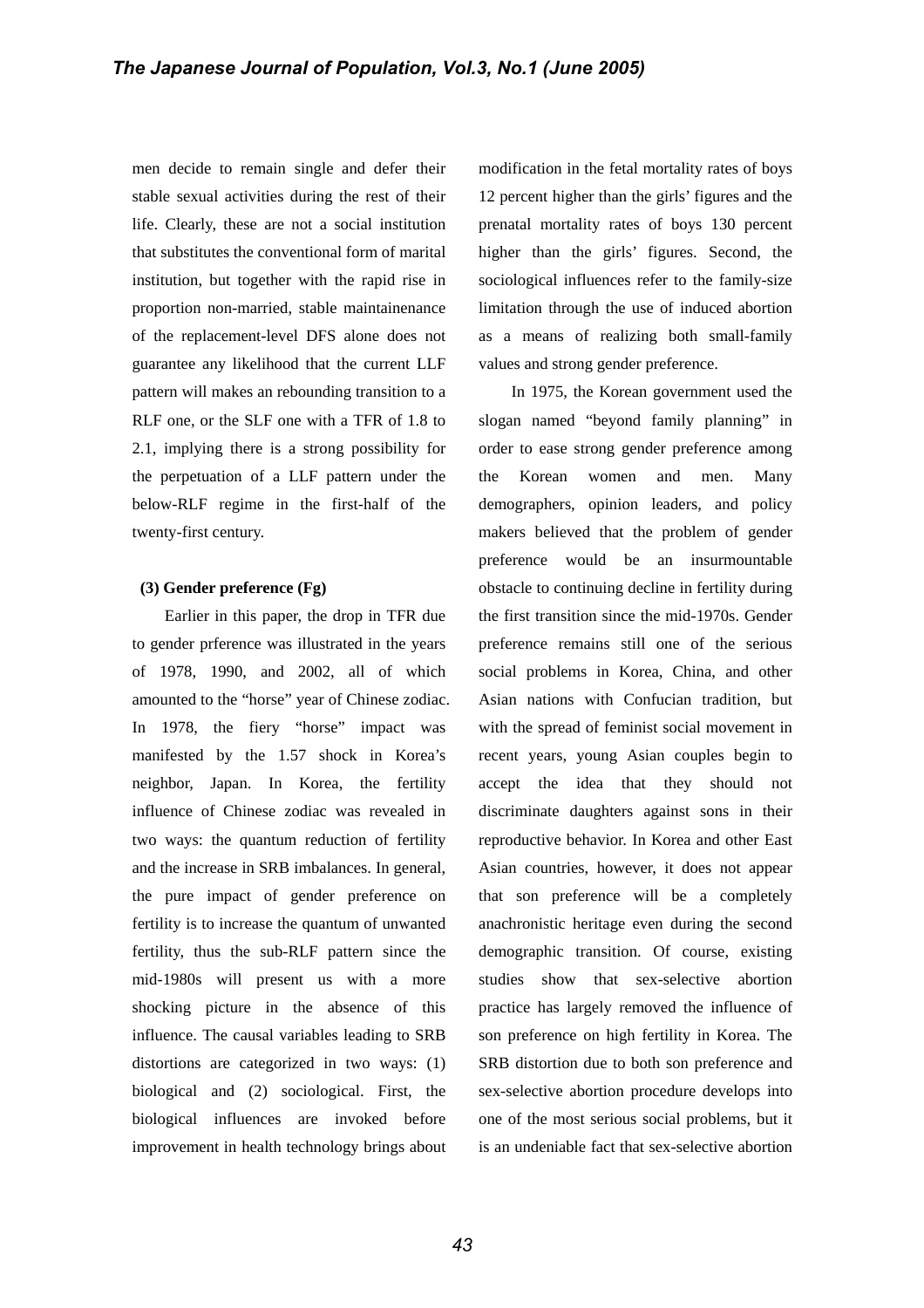practice, together with a significant DFS reduction, is a critical factor that might have contributed to the transition to a sub-RLF pattern. As is indicated earlier, as the Korean couples reduce the size of desired or ideal family and practice sex-selective abortions even for the first pregnancy, not to say of second- or higher one, this will bring about further depression of the period TFRs and accelerate them to 1.0 births per woman.

# **Prospects for Population Policy: Rationale, Legitimacy, and Efficiency**

#### **(1) Rationale**

The latent demand for a national population policy comes from the undesirable consequence of current demographic trends for societal formation of the national population. The medium variant of the 2002 population projection, as carried out by the United Nations Population Division (2003), shows that the annual number of births would drop from 568 thousands in 2000-2005 to 423 thousands in 2045-2050 in Korea where TFR begins at the level of 1.41 in 2000-2005, hits the rock bottom, 1.34 in 2005-2010, and improves gradually to reach 1.85 by the year 2045-2050. This population projection over the fifty-year interval makes an assumption that the duration of a LLF pattern is a transitory one. But this overly optimistic assumption is no longer the case: Without the direct intervention of Korean government in population matters, however, the permanent depression of fertility is highly plausible to maintain the current LLF pattern.

Clearly, the perpetuation of a LLF pattern will lead us to face the worst birth deficit on a massive scale.

The "inversion" of a conventional population pyramid illustrates the direct—mainly financial—consequences of the perpetuation of a LLF pattern (Chesnais, 1998, 2000). In the 1970s and the 1980s, the Korean government had experienced a high rate of economic growth with the help of "demographic dividend" resulting from a decline in fertility and rapid increase in the working-age population (Bloom and Williamson, 1997). However, the perpetuation of a LLF regime will lead this country to experience a severe shortage of the working-age population and the acceleration of population aging. The implosion of population directly relates to pension and health costs and different assumptions underlying the projection exercises do not show any tremendous differences at all in the prediction of worst scenarios. On the other hand, the indirect, less visible, and deeper consequences might be more complicated and have more to do with psychology than with the impacts of sheer numbers (Chenais, 2001). It is probably difficult for an average woman and man to imagine what the demographic regime shaped by an "inversion of the conventional population pyramid will promise for this country's socioeconomic future. In this regard, the simulation exercises based on the western European experience will be of great use in highlighting the demographics and socioeconomic formation of future Korean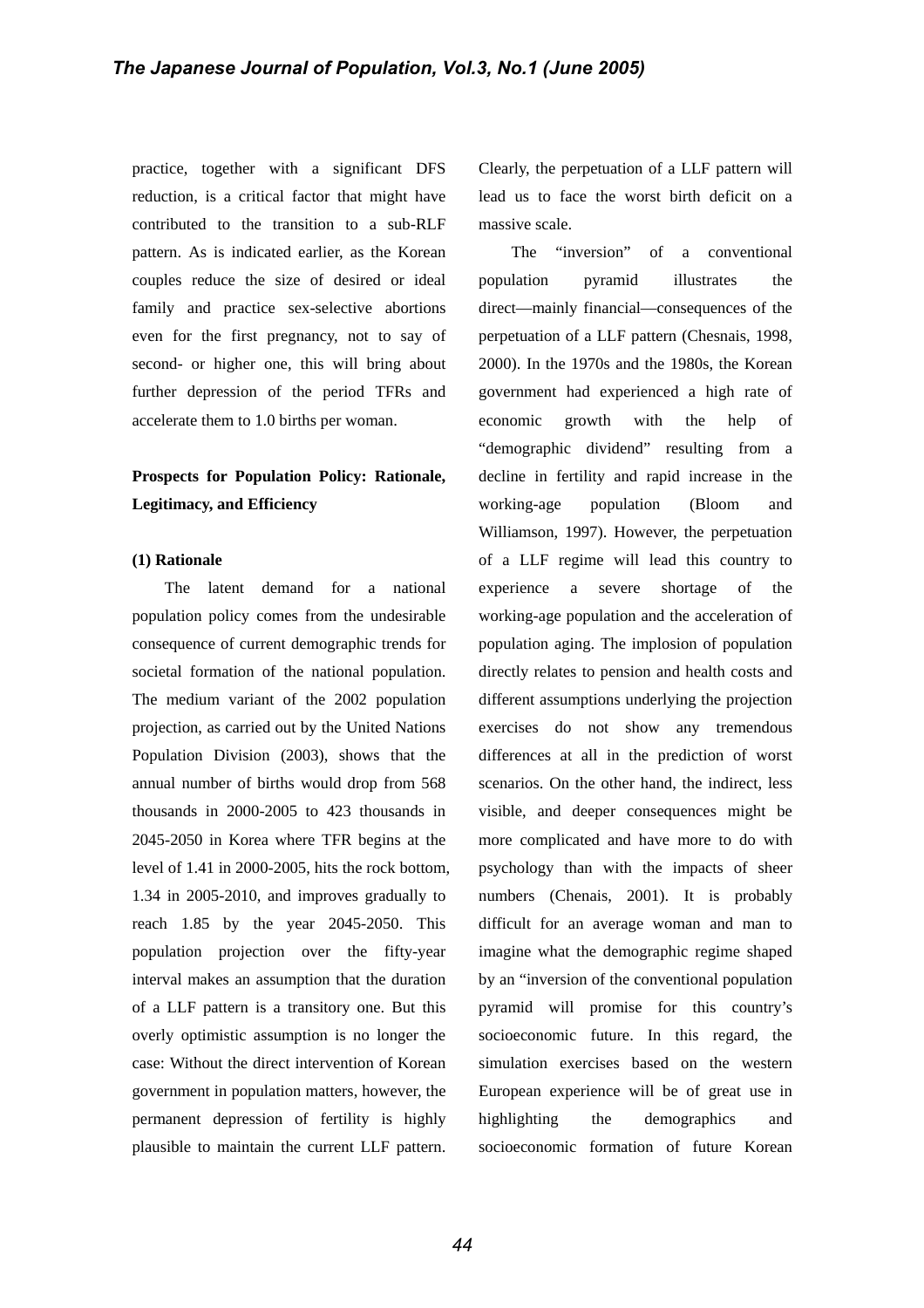population.

Firstly, the percentage of people living below the poverty line will increase among young adults and their children, whereas it will decrease among the elderly and mature, middle-aged adults. The demographic squeeze will play a certain role in this shift, particularly because the political power of young parents is on the losing side in major business corporations and government bureaucracy. But other mechanisms will be at work here, such as the economic globalization that reinforces the competition between younger generations of very different countries and continents, particularly among semi-skilled or unskilled workers, on the one hand, and the present scientific-technological revolution, on the other hand. Automation and new information technologies are massively labor saving—hence creating the huge difficulty in finding secure, long-term, permanent jobs in the global and export-oriented sectors of the Korean national economy.

Secondly, the gradual reduction in the number of young households and in the number of children will have a major adverse impact on domestic demand and economic competitiveness. Over the three decades, the growth of urban population and the expansion of consumer markets were due to the high rate of rural population growth and massive rural-urban migration; now massive rural exodus has ended and more than 85 percent of the population currently live in urban areas. According to the net-migration estimates by Professor Kwon Tai-Hwan (1977), more than 8

million had moved from rural to urban areas in the decades of 1960-1980 (913 thousand in 1960-65, 1.85 million in 1965-70, 175.4 million in 1970-75, and 2.52 million in 1975-80). Facing the problem of socioeconomic adjustment to urban life in the government's path toward export-led capitalist development, rural--urban migrants have tried their best efforts to modify their fertility behavior to that of their urban residential counterparts (Jun K-H, 1987, 1999). With little likelihood of increasing consumer population from rural areas, the demand for new housing and apartments, furniture, schools, roads, automobiles, and so forth, will be most likely to shrink in the future. The issue of global competition is similar: the direct and indirect cost (pension, health, taxes) of labor soars up in rapidly aging societies with the perpetuation of a LLF pattern, and this seismic development will generate a permanent flight of capital and a delocalization of enterprises beyond the national boundary. As we have seen in the aftermaths of the 1997 East Asian financial crisis, foreign capital moves very precariously across the national borders, depending on its short-term profit perspective; if anything unexpected does not happen, the contraction of consumers markets and the soaring up of labor cost at the workplaces will evaporate any potential attractiveness of this country to foreign capital.

Thirdly and finally, the perpetuation of a sub-RLF regime will create stronger demand for immigration needed to balance the shortage of working-age population. In the Korean population with the current LLF pattern, the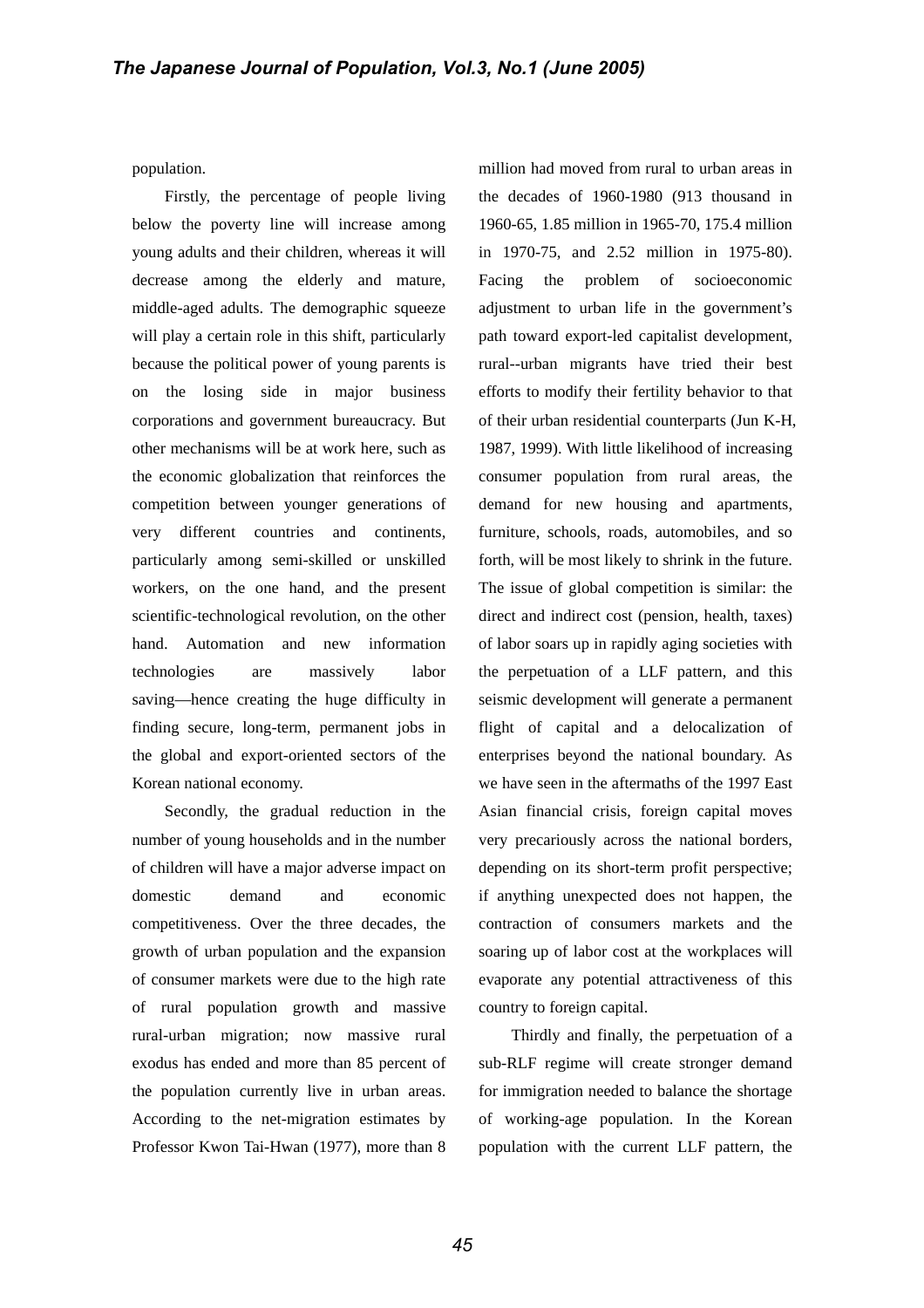decline in TFR by 0.10 births per woman implies the annual reduction of more than 40 thousand births. In Korea, like the highly developed countries of Western Europe and Japan, new young generations have been educated in very small, overprotected, and rather affluent families, and they are no longer willing to perform the so-call 3D, dirty or demanding tasks. Since many of these jobs cannot be mechanized or robotized, employers will have to import foreign workers from China (Korean and Han ethnic groups) and the countries of Southeast Asia (Vietnamese, Indonesian, Filipino, Sri Lankan, etc.). The importation of foreign "guest" workers is usually motivated by purely economic consideration, but it raises fundamental issues concerning national identity, social cohesion, and integration of foreign workers with the local host population. In the first stage of depopulation (slow decrease) the importation of foreign workers will have a sizeable effect on numbers of the host population (it can delay or limit the population decline), but the tempo of population aging will remain intact when foreign workers stay temporarily in this country without contributing any births to the host population.. I think, therefore, that the question is on how to repair, or at least rectangularize (if it is impossible to re-triangularize) the "inverted" population pyramid; this would logically, mechanically, imply a massive immigration of children without their parents/guardians; immigration should be explicitly selective by age with appropriate consideration into severity of the SRB problem and the current progression of a sub-RLF regime in this country. Since the birth deficit is much larger with the duration of a LLF regime, the government must give more preferential treatment for the importation of younger children than older women and men. But who will dare to implement such a drastic solution in the country where people feel no shame at all about the practice of surgical abortion as a way of having a male offspring well as the continuing exports of illegitimate children and orphans to North America, particularly the United States, and Western Europe?

#### **(2) Legitimacy**

The logic behind an antinatalist program and a pronatalist program must be essentially the same: to restore an equilibrating mechanism by repairing the gap between the desired family size (DFS) and the actual number of children, as presupposed by the Bongaarts-Feeney model (1998). In the demographic regime with the so-called natural fertility rate, say a TFR of 6.0, a latent demand for family planning will exist to suppress the fertility-promoting effects of unwanted fertility. On the other hand, in the LLF regimes, the DFS, or size of desired family, often set at around 2.0 births, is not fulfilled in many cases; there are obstacles—biological and socioeconomic---to family formation and growth, and there is a corresponding "latent" demand for family support which is needed to resolve the obstacles. I believe that the pluralistic democratic government, like the Korean government under President Ro Moo Hyun, will be better than the authoritarian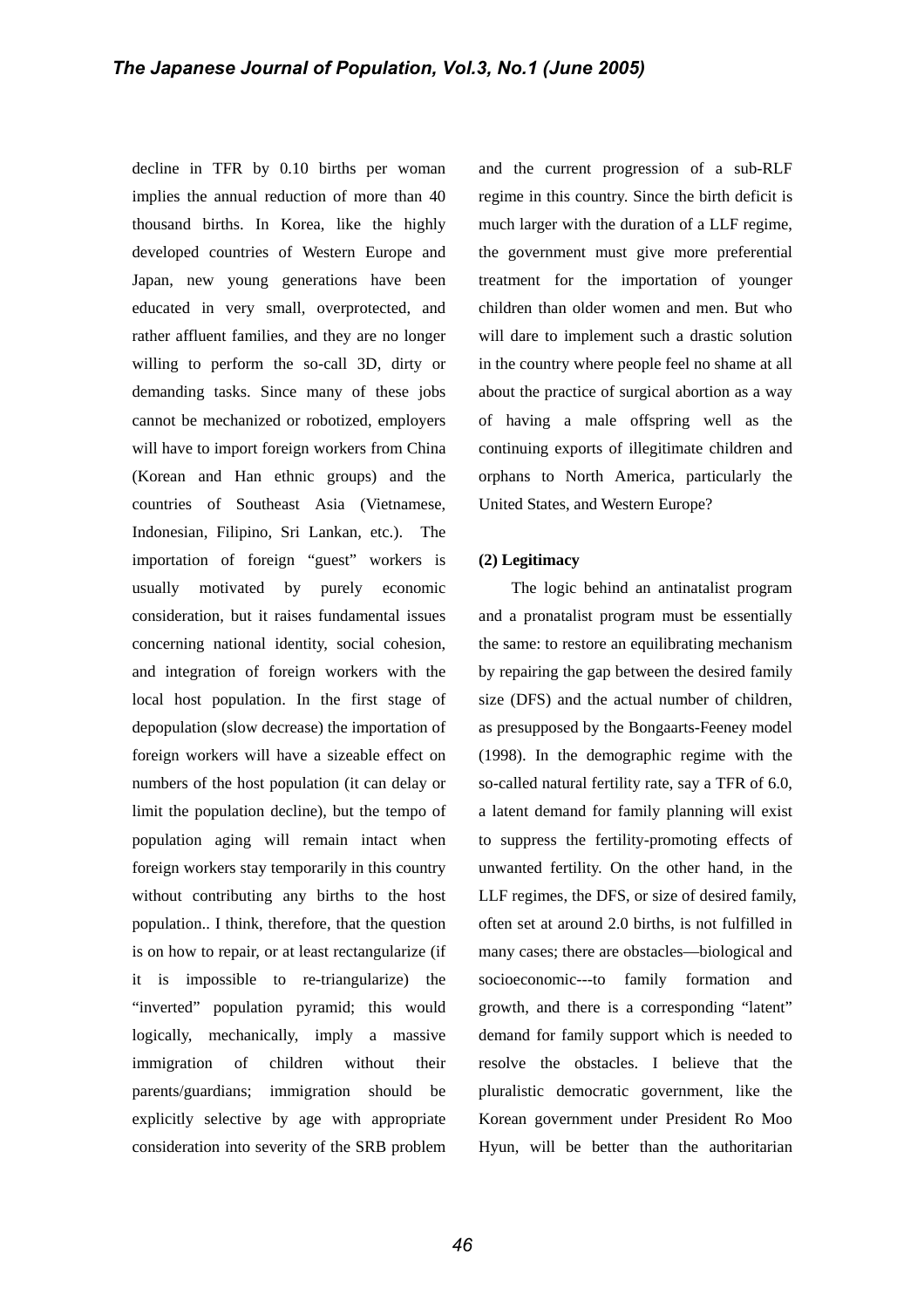government in setting up a pronatalist population policy, under the conditions (1) the government has a strong will to support it financially and politically, and (2) it is built in accordance with social demand (improvement in the welfare of working mothers, greater economic consideration for children, compensation for the cost of children: family allowance, tax exemption, tuition grants, maternal/parental leave, etc.)

In Korea, the rapid transition from a near-RLF pattern to a near-LLF one has mainly been shaped by the postponement of childbearing among young women and men. But the DFS has no significant changes over the past decade, fluctuating around a near-RLF pattern. These days, however, the degree of DFS downsizing to a LLF pattern is very impressive for the single women in their 20s and 30s: 1.14 children, near to the current LLF pattern of 1.17 in 2001 (Chosun Daily, 2003). I think that the Korean government may have to face great difficulties in coping with the disruptive elements—like the high rate of youth unemployment and the effects of Chinese zodiacs---- or the sole purpose of facilitating the recuperation from a LLF pattern to a near-RLF or a near-SLF one in the beginning of this twenty-first century. Moreover, the government will find it very hard to reverse the secular trend toward a high-level mass consumption society and the undesirable consequences of the life-threatening struggles for the most prestigious position in the country with one of the highest population density in the world.

In this regard, one of the key aspects of the new population policy, under the leadership of President Roh Moo Hyun, is to take a piecemeal engineering---not a holistic---approach: to create the child-friendly environment in which young women and men feel it unnecessary to delay their wedding and the timing of childbearing as well as to reduce the number of children they wish to have. In doing so, the Korean government and business society must do their best efforts to make women's status more compatible with their male partners' one. According to cross-sectional and historical statistics, there is a negative correlation between fertility and women's status. Unfortunately, however, this is either only partially true or no longer valid at the latest stage of development, namely in post-transitional societies like Korea, Japan, and the highly countries of Europe and North America. Indeed, the relationship is most likely to be depicted by a U curve. For example, in more gender-equal societies like Sweden and Norway in Nordic Europe, the fertility rate is not so depressed as it is in the gender-discriminating societies in East Asia (Korea, Japan) and in Southern Europe (Italy, Spain).

The bearing of a child is a reversible process, but the rearing of a child is an irreversible choice, almost certainly a lifetime commitment, and it requires a tremendous amount of time, energy, and money. In this country, however, most of these efforts is made by the mother, and the sacrifice is horrendous for women who have invested more in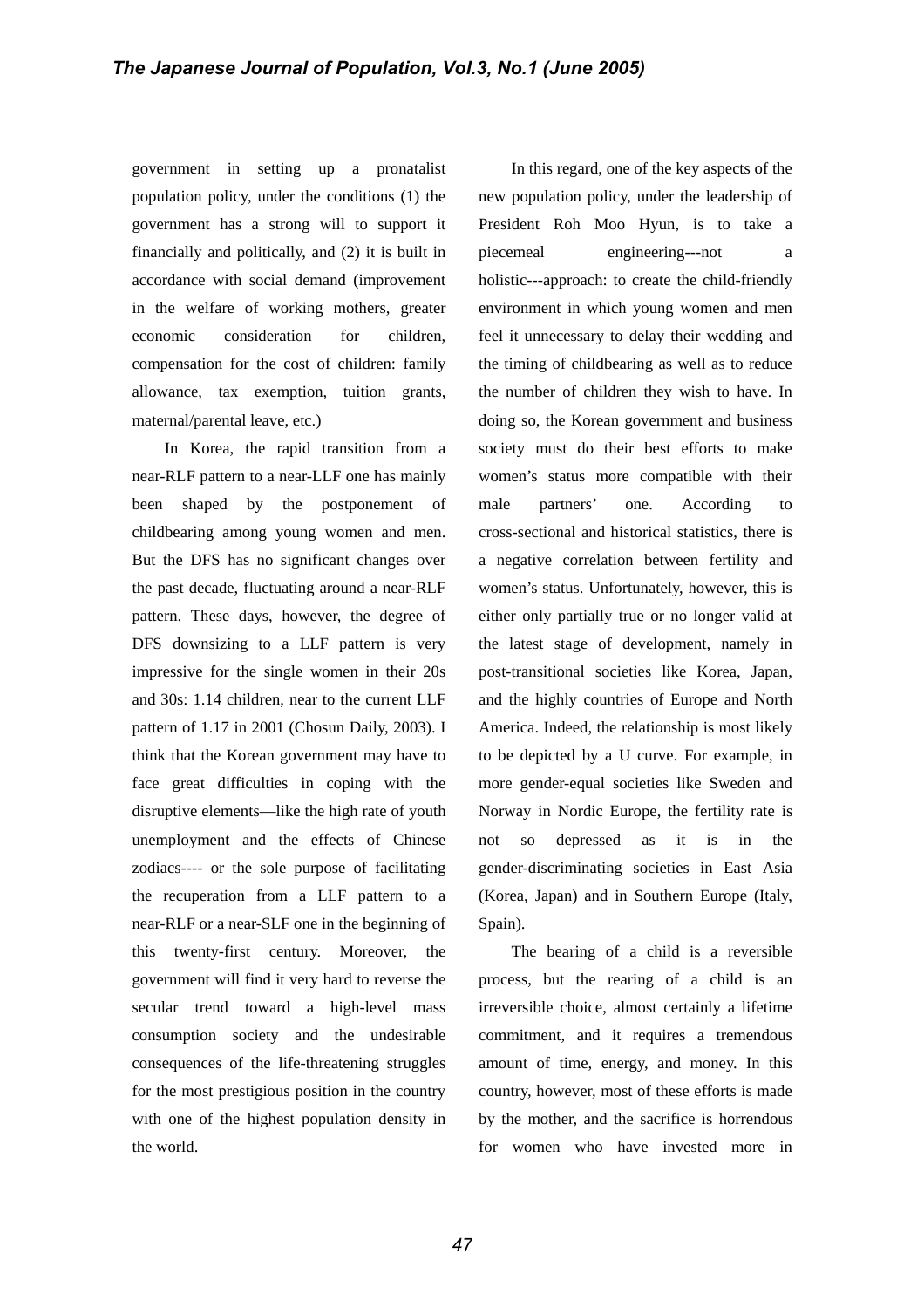education or skill formation than their male partners; if there is no appropriate measure to mitigate the burden—in terms of money, time, and child nursery facilities—of young mothers, most of them will stick to the one-child pattern. In this case, I think, feminist radicalism and pronatal conservatism will work together to create their own maximum benefits. In Korea, the government and private sector corporations and small- or medium-sized enterprises may have to readdress feminist concerns by the alleviation of women's family-related burden and improvement in their living conditions in order to find ways to help fertility recuperate from a near-LLF pattern to a near-SLF pattern of 1.8 to 1.9, if not an above-RLF pattern.

A second key motivation is the public interest: the happiness of future generations will be in great jeopardy by the perpetuation of a LLF pattern under the current sub-RLF regime in Korea. At the global level of discourse, the continued existence of human civilization is also threatened, and such an argument is essential in international community that stresses a respect for cultural originality (or ethnic differences) and the value of biodiversity. In a country with an initially triangular age structure, the emergence and perpetuation of a below-RLF pattern results in the progressive extinction of new birth cohorts. However, the prolongation of a LLF pattern is more serious: the constant application of the current Korean LLP pattern to this country's population would create an exponential decrease in the number of births from 500,000 in 2000 to approximately 125,000 in 2100. This issue will be critical: the willingness to keep population constant or to avoid depopulation would imply a total renewal of the population by massive immigration. Under these circumstances, Korea's native population may degenerate into a minority of the entire population, with the crazy zeal of the country's average citizens for massive flight to other countries, particularly to Canada, the United States, and Australia. At this stage, what I would like to say about the future of Korean population is that this country's average citizens, together with their political and business leaders, will have to share their moral responsibilities for the tragic destiny of a "no-man's island", which must come to our future generation inevitably as a natural result of the perpetuation of a LLF pattern over the hundred years in one of the most populous countries in the world.

In the name of equity and solidarity, the Korean government must have a strong political will to reward, not penalize and discriminate in both public and private sectors, the informed citizens that are willing to accept the moral responsibility to have at least two children. The survival of national cultural heritage and the viability of the nation as a socio-political system are in their hands and having at least two children will deserve more than lip service by the bigmouth, chatterbox politicians. Beyond the consideration of generational equity issues, I also believe, any democratic nation has a strong moral responsibility to heighten each individual's right to choose freely. When it deals with the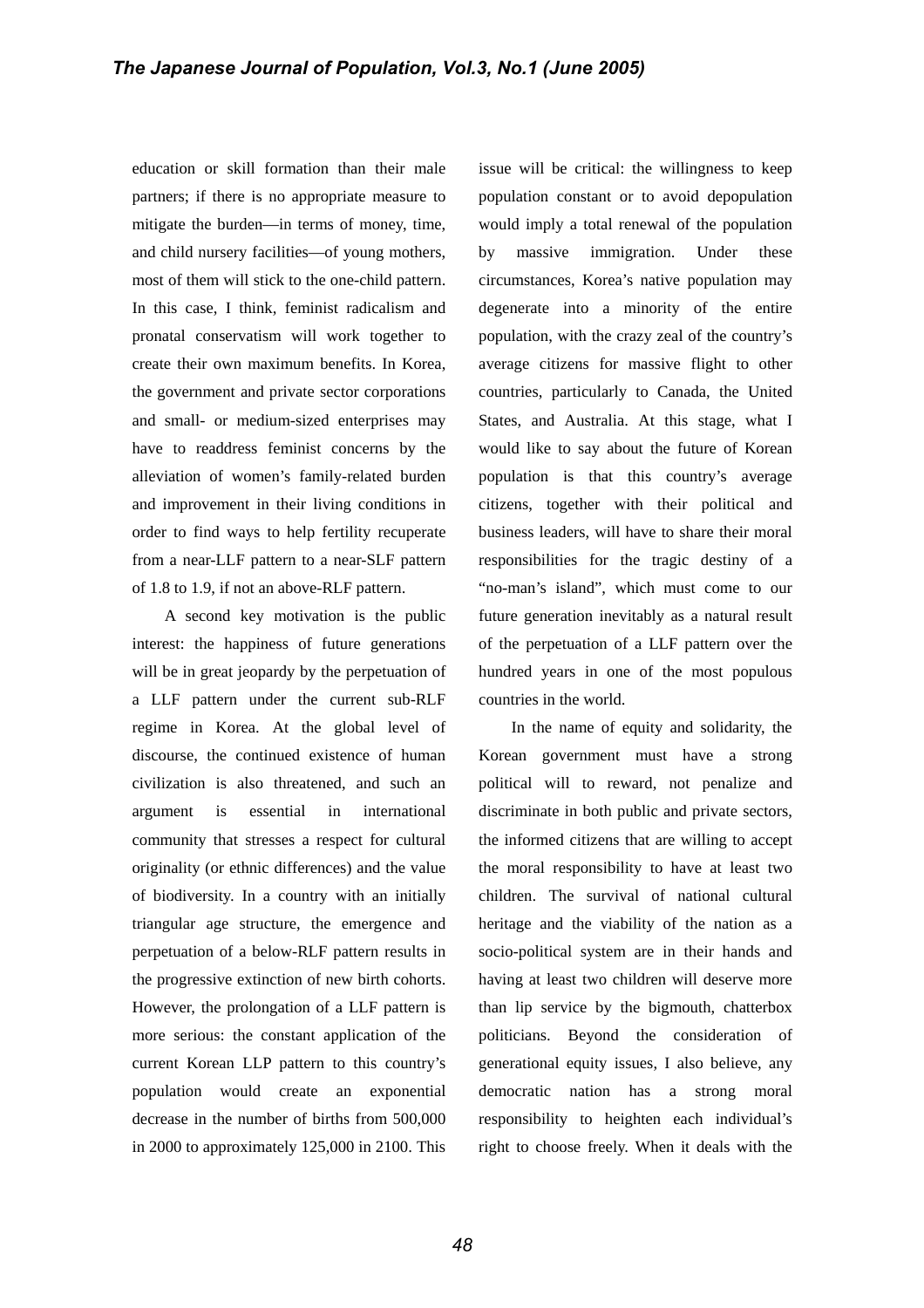number of children, the freedom of choice, as we saw in the concept of "replacement fertility", is no more than theoretical abstraction: the cumulative cost of a child for his parents in terms of time, energy, and money for birth to adulthood is largely beyond ordinary imagination. It requires a massive, sometimes unimaginable, investment in human capital. The return on this investment will also be beyond ordinary imagination. The problem is, however, that it is nor returned to the investors (the parents); rather it is absorbed by their native government, private corporations, national pension funds, health insurance system, and sometimes, foreign countries allowing immigration in response to the shortage of workforce in their labor market.

# **(3) Efficiency**

Our traditional style of demographic thinking has many puzzles or paradoxes. One of them relates to the impact of population policies—the message that antinatalism, family planning programs are effective, well-received, and even fashionable among population experts and the international donor community. Few statisticians would dare to say that fertility decline is a matter of timing and that the government policy will not be effective in changing the final size of completed family. On the other hand, population experts who suggest certain pronatalist population programs for the future of some LLF countries regularly propose nonconformist arguments: "you will waste time, energy, and money: young couples will anticipate their family formation to take

advantage of the benefits, but they will not modify their final size of completed family. This view is very popular among the policy experts, but I think believe that it is a flawed argument.

Lessons from the highly developed countries of Europe tell us that the opposite is rather true (Chesnais, 1998, 2000, Lutz, 2000, Golini, 2003). When a pronatalist population program is well planned, it must be highly effective. I will cite some famous examples, which come from the post-War experience of France, Germany, and Sweden vs. Italy (or northern vs. southern Europe). First, France was not a real victor of World War II, but the country paradoxically experienced a stronger and longer baby boom than the other continental Allied Powers. Since France had had the lowest fertility rate in the world for many decades, nobody could provide any plausible explanation but for the strength of the family-based population policy of the time. By the year of 1950, the French government had distributed 40 percent of the national social budget to the expenditures devoted to children. It might be well compared with 10 percent at the end of the last century. In the same period (1945-57), when people in the German territory of Saarland is under the jurisdiction of the French government and received benefits from a generous family-based population policy (high family allowances, significant tax reductions), the fertility rate was the highest of all German provinces during the reconstruction period. When Saarland was returned to western Germany, where family incentives were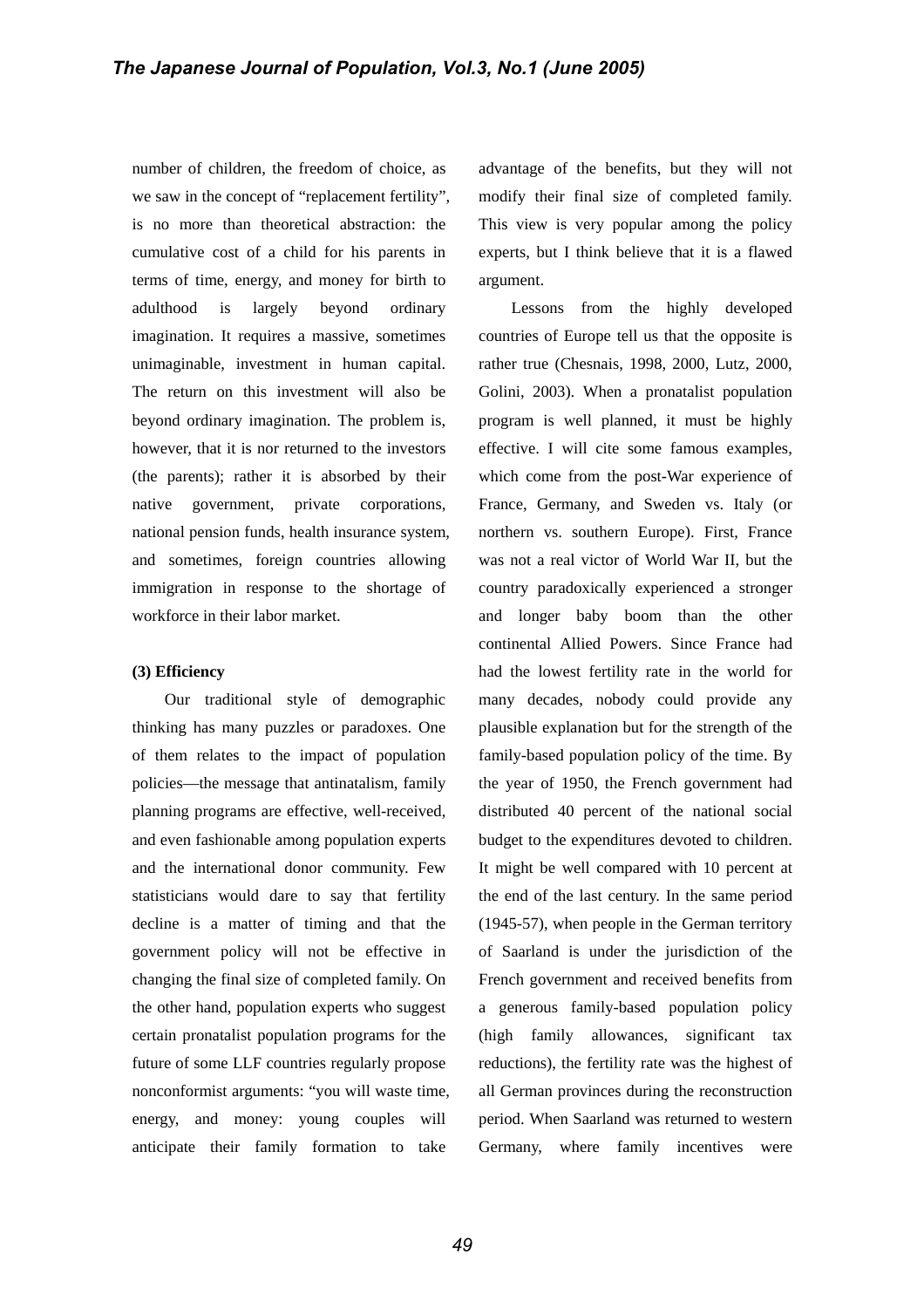mediocre, its period TFR dropped to the lowest level in the country as a whole.

The current experience of former East Germany is another good example. The eastern part of unified Germany is struggling with the consequences of sub-RLF fertility, heavy outmigration, and the imminent prospect of depopulation. By 1976, when the government of East Germany implemented a pronatalist family-based population policy, the TFR difference between the two parts of Germany began to increase significantly. But this policy was terminated after the reunification of two separate nations. As a result, working mothers, who were the standard norm, lost their protection and the period TFR was crashed down in half in only two years (from a TFR of 1.50 in 1990 to a TFR of 0.86 in 1992). There is nothing comparable to this episode in world peacetime history. Among the birth cohorts fully affected by the family policy from 1976 onward, like the 1955 female birth cohort, the percentage of women remaining childless was only 6 percent in eastern Germany, whereas it was 19.4 percent in western Germany; for the same birth cohort, the proportion of women having two children was 54 percent in eastern Germany, as opposite to 37 percent in western Germany.

The most persuasive lesson for the formulation of family-based population policy for the Korean government can be derived from the past experience of present Western Europe. The fertility differential between north and south that has emerged in the last two decades is linked to the contrasting status of women. In Italy, for example, girls now have higher average level of schooling than boys; the age-old division of labor between women (the housewife) and men (the breadwinner or provider) is no longer accepted. Young women wish to have their own roles in life other than that of spouse or mother, but the paid labor market is less flexible and more demanding, offering just few contingent part-time jobs in the private sectors. These younger women no longer comply with the family arrangements their mothers or grandmothers took for granted; they have invested a lot in education and have their own personal expectations and ambitions other than the bearing and rearing of children. Having experienced equality during childhood, adolescence, and early adulthood, they are looking for financial autonomy, and they cannot tolerate any subordination to male authority. The link between these attitudes and fertility behavior is direct (the TFR in Italy had fallen to 1.2). A woman who engages in repeated childbearing runs the risk of being relegated to the roles young women struggles to flee from.

On the other hand, Sweden registers the highest level for female labor partcipation in the highly developed nations of Europe and North America. But about half of the jobs held by women are part-time, thus reducing the incompatibility between economic activity and family reproductive behavior. For most women in Sweden, as in other advanced societies, career and family are both important. Social arrangements help assure that these two cannot be in conflict. Paid maternal/parental leave,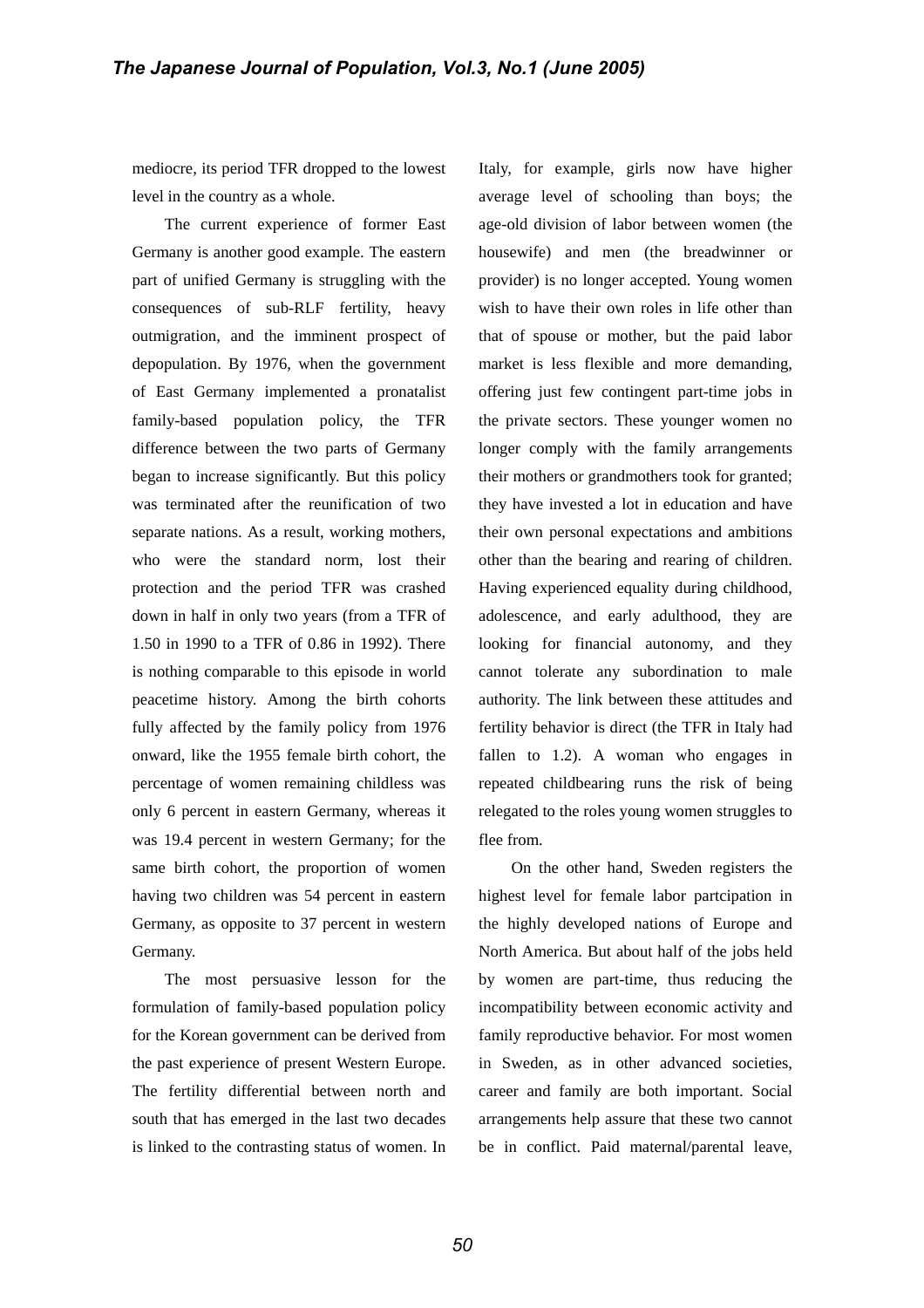provided from the first child, currently replaces 80 percent of the previous wages or salary of either parent for at least one year; the access to day nursery services is nearly universal; and family allowances are relatively high. Moreover, women have a strong representation in political institutions, as reflected by the seats held by female legislators in their national and local assemblies. Empowerment of women ensures against the emergence of a LLF pattern: despite severe cuts in the social protection of families, the Swedish fertility remains higher (1.6 in 1996) than the Italian or Spanish TFR. It is the essence of the feminist paradox in the advanced societies of Europe and North America. This is also what we have to learn from the cross-national comparison of Western countries if the Korean government is ever interested in the recuperation of the current TFR below 1.3 to a RLF pattern, or at least more feasibly, a SLF one of 1.8-1.9 births.

# **Summary and Conclusion**

In 2001, South Korea finally joined the global club of LLF countries, which are mainly concentrated in the continents of Europe. Indeed, she has undergone a dramatic transition from the natural rate of fertility, i.e., 6.0 births per woman, to a LLF pattern under the below-RLF demographic regime. In the course of the second transition, the TFR was registered at 1.70 in 1985, 1.57 in 1990, 1.64 in 1995, and 1.47 in 2000. But it reached a near-SLF pattern in the mid-1990, but began soom to move downward to the current LLF pattern.

According to recent estimate of the Korean National Statiscal Office (2003), the downward movement is more dramatic or even shocking: 1.30 in 2001 and 1.17 in 2002 and 1.19 in 2003. The emergence of this current LLF pattern is definitely influenced by not only the uprooting or "disruption" in the aftermath of the 1997 financial crisis and the animal symbol of oriental zodiac, but also the arrival of a mass-consumption society, the physical and financial cost of childrearing, and the strength of feminist movement in East Asia. Clearly, the Korean fertility is becoming more similar to that of Southern Europe, like Spain, Italy, and Greece, and lower than that of her neighboring countries, Japan and China.

In Korea, the conspicuous rise in childbearing ages is one of the main demographic reasons for the emergence of a LLF pattern and behind it there are certain disruptional elements, like the high rate of youth unemployment and the "horse"-year superstition from the Chinese zodiac, but more importantly, an increasing incompatibility between career and child care because of women's increasing level of involvement in the paid labor market. The conflict between economic activity and reproductive behavior has been aggravated by the perpetuation of gender role systems which is reflected in extremely low levels of men's involvement in household chores and childrearing. Such social situation in Korea appears to be common to that in Italy and Spain in Southern Europe and Japan and Taiwan in East Asia, regardless of their general level of economic development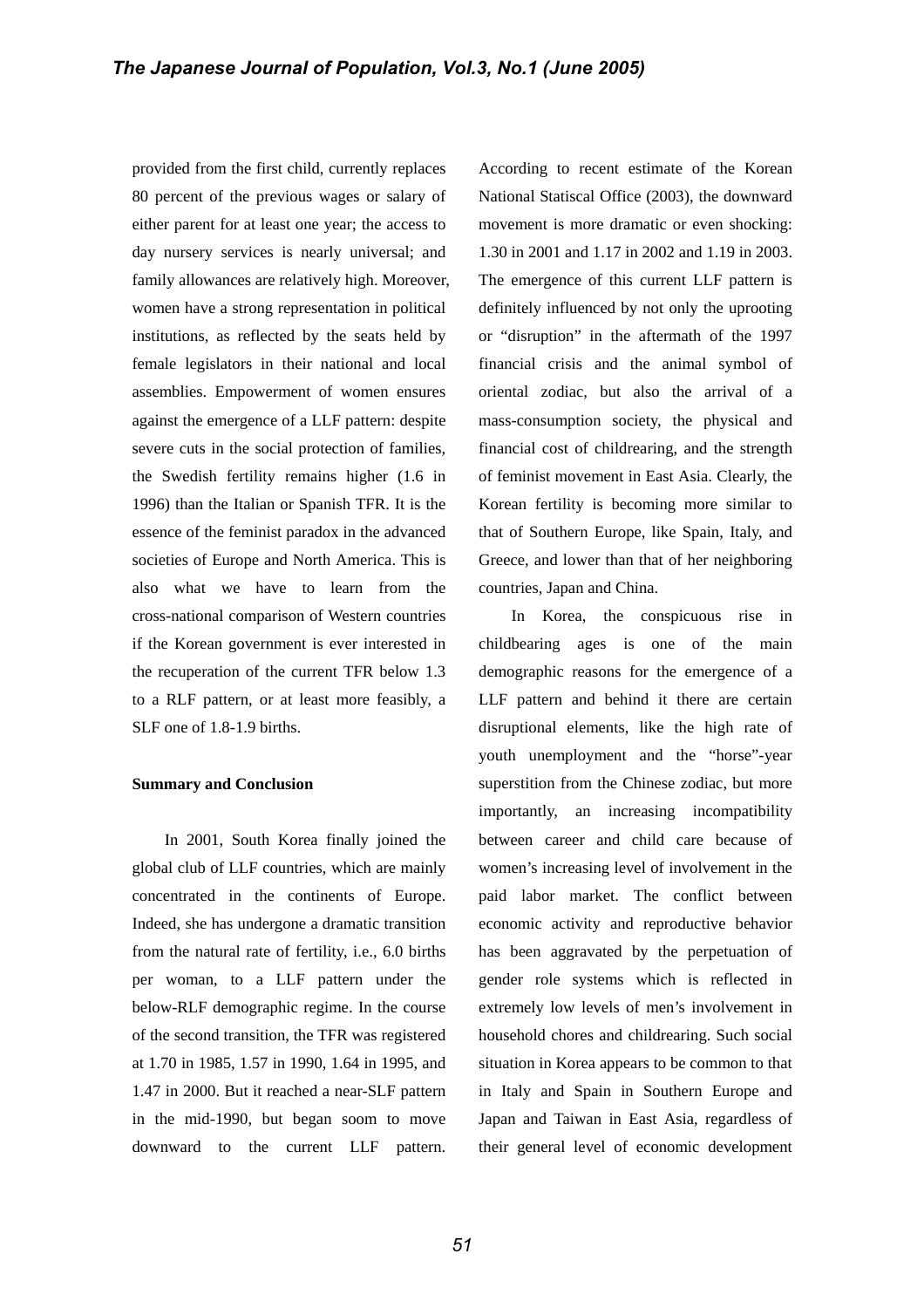and general welfare provisions.

In this paper, I would like to emphasize the need to conduct in-depth studies about changes in ages at first marriage and childbearing at different birth orders as well as changes in DFS, or the potential demand for children. Since the rapid transition from a near-RLF pattern in 1983 to a near-LLF pattern in 2001 and 2002, there there have been little significant DFS changes, but a consistent rise in the ages at first marriage and childbearing due to expansion in higher education and job opportunities available to the women and men in their early twenties. In this paper, I have clearly confirmed that the rising trends of ages at first marriage and childbearing will be more likely stretched into the first half of the twenty-first century. A calculation of ages at marriage and childbearing in the era of the LLF pattern indicates that there have been significant increases in two types of women, i.e., those who delay their wedding ceremonies and those who delay their fertility toward a later life stage. Clearly, these delays in marriage and childbearing at different birth orders, together with the prevalence of youth unemployment and the individualized life styles of young women and men, will contribute more significantly to the suppression of period fertility than the suppression of cohort fertility.

In this paper, I would like to indicate that the perpetuation of a LLF pattern will be stretched into the twenty-first century unless the Korean governmen gives more focus on family-based population policies developed by western nations to weaken the incompatibility between career and reproductive family behavior, like maternal/paternal leave and childrearing service. The rationale for a family-based population policy comes from three worst aftereffects of a LLF patterns on the entire social formation of the Korean population: (1) the increase in poverty level among young parents and their children, (2) the shrinkage of consumer markets and the evaporation of attractiveness of this country to the foreign investors, and (3) the huge demand for the importation of foreign workers and the probem of integration between them and the host population. The pronatal population programs is needed to repair the gaps between the desired family size and the achieved size of family. One of the key interests is to improve the status of women in comparison with the status of their male partners and to raise the feeling of public concerns for the welfare of next young generations in this country.

The strong, more convincing lessons for the formulation of Korean family-based population policy come from the current and historical experiences of France, Germany, and Sweden. The European countries, like Sweden and France, which had relatively stronger family-based population policies tend to have relative higher levels of both women's labor force participation and fertility. In Korea, maternal leave was extended from 2 months to three months in 2002, but it has not implemented by the government in face of the strong opposition by the Korean business firms under the weakening of global competitiveness.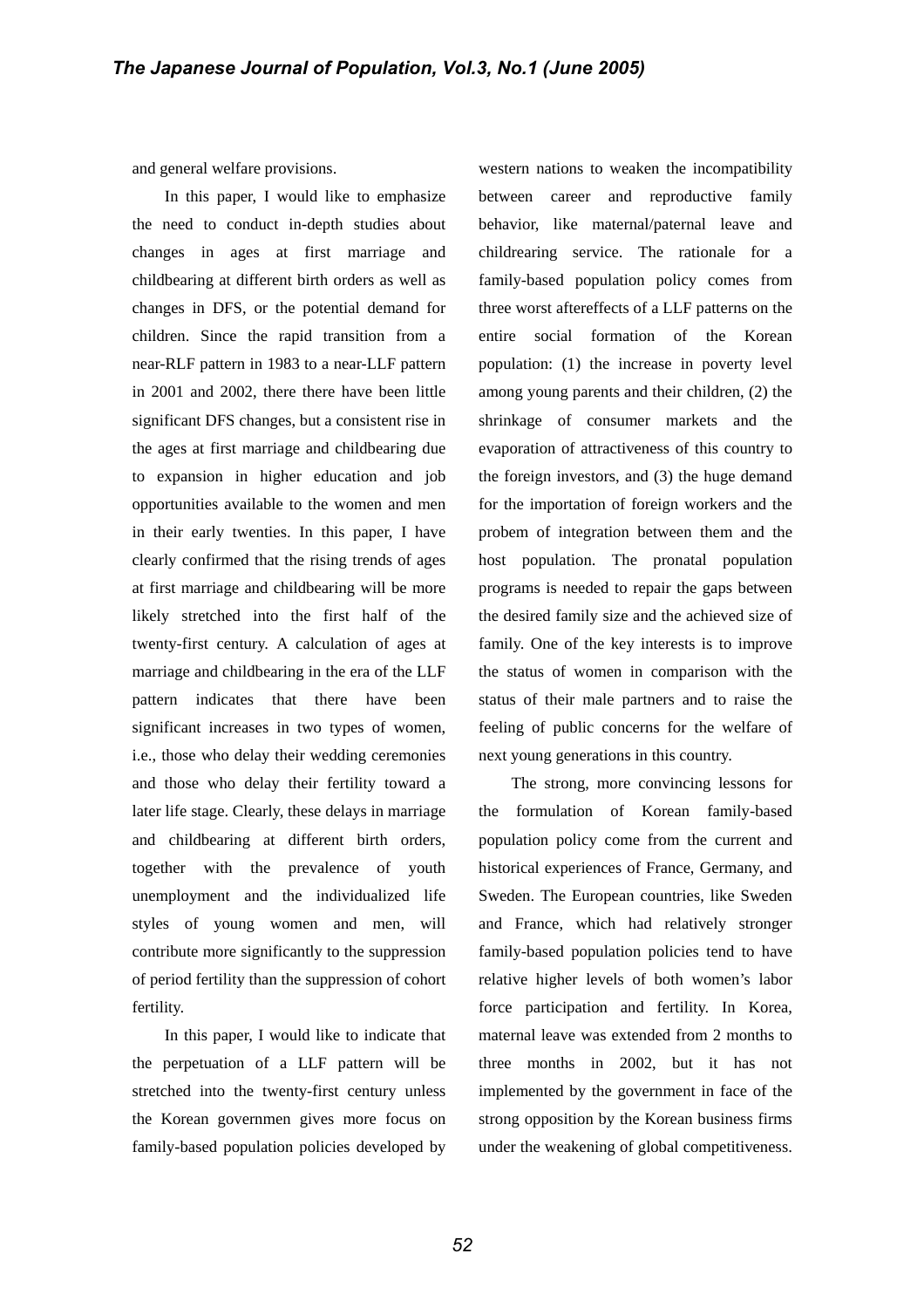Moreover, since it is reported that there are some difficulties for female workers in seeking maternal leaves particularly when they have a second baby, it is needed for the government to make serious efforts to strictly enforce maternal/parental leave laws for the privately run small-sized and medium size enterprises. Although the Korean government has extended and improved child nursery services in this decade, its availability is not sufficient especially in Seoul and other metropolitan areas. Further efforts by the government and the private sectors are needed to reduce the number of children waiting for nursery day care services in these metropolitan areas.

In this paper, I argued that the logic of pronatalist programs in the LLF countries must not be different from the logic of fertility-inhibiting family planning programs in the high fertility countries. Many people do not believe that the Korean government is successful in mediating and protecting the public interests, but the government must help its people to realize their wishes and as a consequence, to reduce the gaps between the desired family size and the actual family building. We believe that the government must implement appropriate measures, as revealed recently by public opinion polls (Chosun Daily, 2003), to remove the barriers to fertility reduction or to family expansion. If these measures, as is unusually true in the realm of politics, are based on socially reasonable demands and well explained to informed citizens, they will receive wide public acceptance without any great hardships, or probably enthusiastically, particularly among the young women and men. Despite the backlash effects of globalization on each part and segment of this country, certainly this prospect is stronger in the Korean population having a deep sense of ethnic/historic identity than the other national populations having a complicated social arrangement as a source of domestic internal conflict.

In any case, I believe, the resistance motivated by the potential cost of such a family-based population policy is not appealing in the long run: it only shows stronger preference for the misery of new young generations in the twenty-first century of this country. The financial and non-financial costs of population aging, as a long-term result of the perpetuation of a LLF pattern, would be much higher than the cost of a sound family-based population policy for repairing the gap between the desired family size and the realized fertility outcome. Even in Sweden, where the protection of children is best in Europe, the proportion of social expenditure devoted to children and their working mothers represents only one-sixth of the total budget. At this time, when population experts have great fear about the possible perpetuation of a LLF pattern as another built-in fixture of her societal formations, our demographic collective conscience asks the government leaders to pay more attention to the statement that a sound, sustainable family-based population policy must be the core of human capital investment and a key to the bright future of the Korean population as a whole.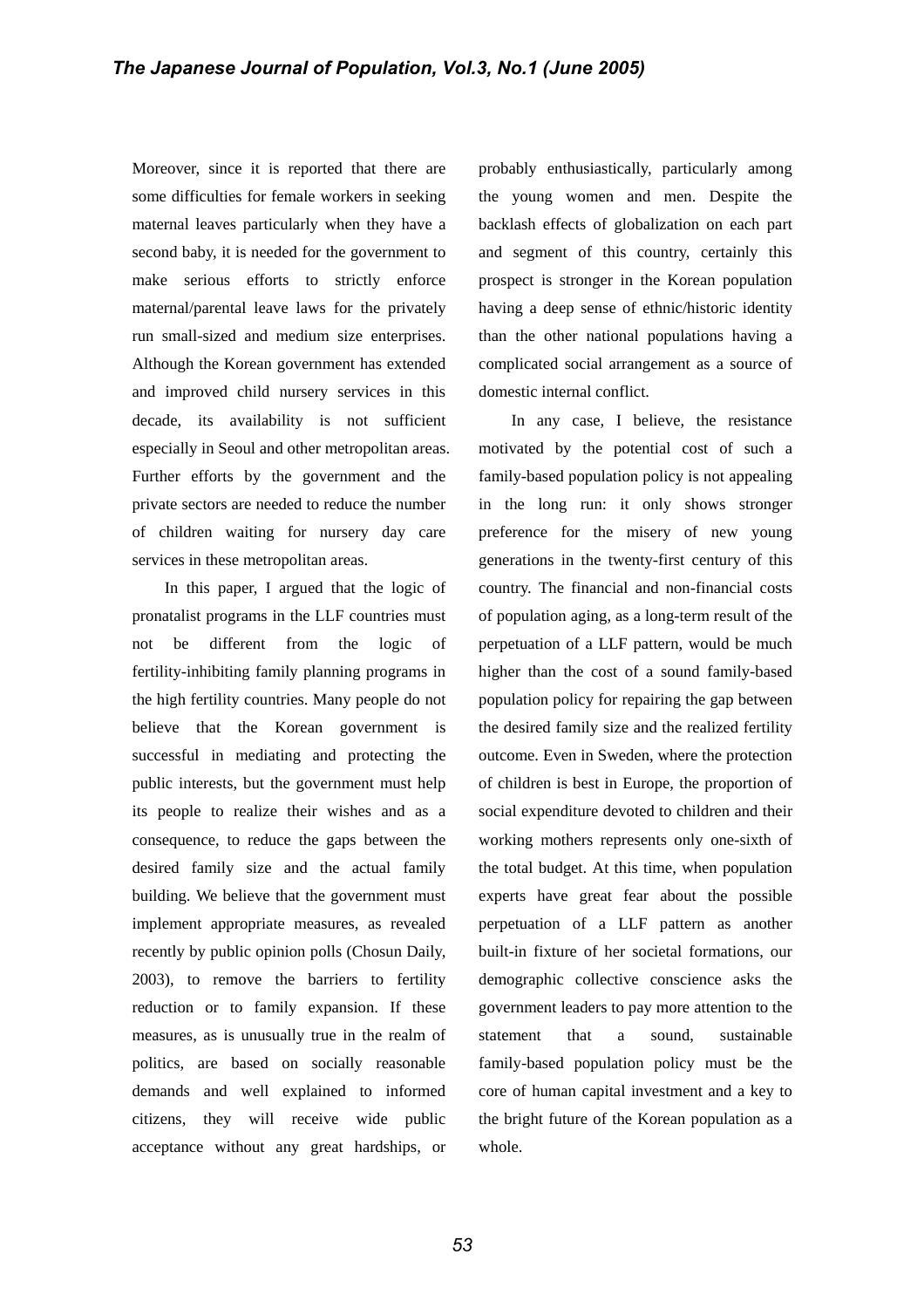## **Acknowledgments**

This paper is an update version of an earlier draft which was presented at the International Seminar on Low Fertility and Rapid Aging, hosted by the Population Association of Korea and sponsored by the Korea National Statistical Office at the Intercontinental Hotel, Seoul on October 31, 2003. The author welcomes any questions or comments for this paper, but the individual or institution wanting to cite part of this paper should get in touch with the author via his E-mail address: *ikh96@cnu.ac.kr.* 

# **References**

- Atoh, Makoto, Vasantha Kandiah, and S. Ivanov. 2001, "The Second Demographic transition in Asia: is it similar to or different from that in Western Europe?" an unpublished manuscript. Tokyo, Japan: The National Institute of Population and Social Security Research.
- Beck, Ulrich. 1992, *Risk Society Toward a New Modernity*. London: Sage Publications.
- Bloom, D. E. and J. G. Williamson. 1977, "Demographic transition and economic miracles in emerging Asia." Working Paper 6268. The National Bureau of Economic Research, Harvard University.
- Bongaarts, John. 1998, "Fertility and reproductive preferences in post-transitional societies." Population Council Working Paper No. 114. A Paper read for the Conference on Global Fertility Transition, Bellagio, Italy, May, 1998.

\_\_\_\_\_\_\_\_\_\_\_\_\_. 2002, "The end of the fertility transition in the developing world." Expert Group Meeting on Completing the Fertility Transition Population Division, Department of Economic and Social Affairs, United Nations Secretariat, New York 11-14 March 2002.

- \_\_\_\_\_\_\_\_\_\_\_\_\_\_\_\_\_\_and Potter, Robert G., Jr, 1983, *Fertility, Biology, and Behavior: An Analysis of the Proximate Determinants*. New York: Academic Press.
- Chesnais, Jean-Claude. 1998, "Below-replacement fertility in the European Union (EU-15): facts and policies, 1960-1997. *Review of Population and Social Security* 7: 83-101.
- \_\_\_\_\_\_\_\_\_\_\_\_\_\_\_. 2000, "The inversion of the age pyramid and the future population decline in France: implication and policy responses." Expert Group Meeting on Policy Responses to Population Ageing and Population Decline, Population Division, Department of Economic and Social Affairs, United Nations Secretariat, New York 16-18 October 2000.
- Cho, Nam-Hoon, and Lee Sam-Sik. 2000, "Low fertility and population policy development in the Republic of Korea," In *Low Fertility and Policy Responses to Issues of Ageing and Welfare*, pp. 144-268. The Institute for Health and Social Affairs. Seoul, Korea.
- Cho, Lee-Jay, Arnold, Fred and Kwon, Tai-Hwan. 1982, *The Determinants of Fertility in the Republic of Korea*. The National Research Council. Washington, D.C.: National Academy Press.

*Chosun Daily*. 2003, "Population crisis" (in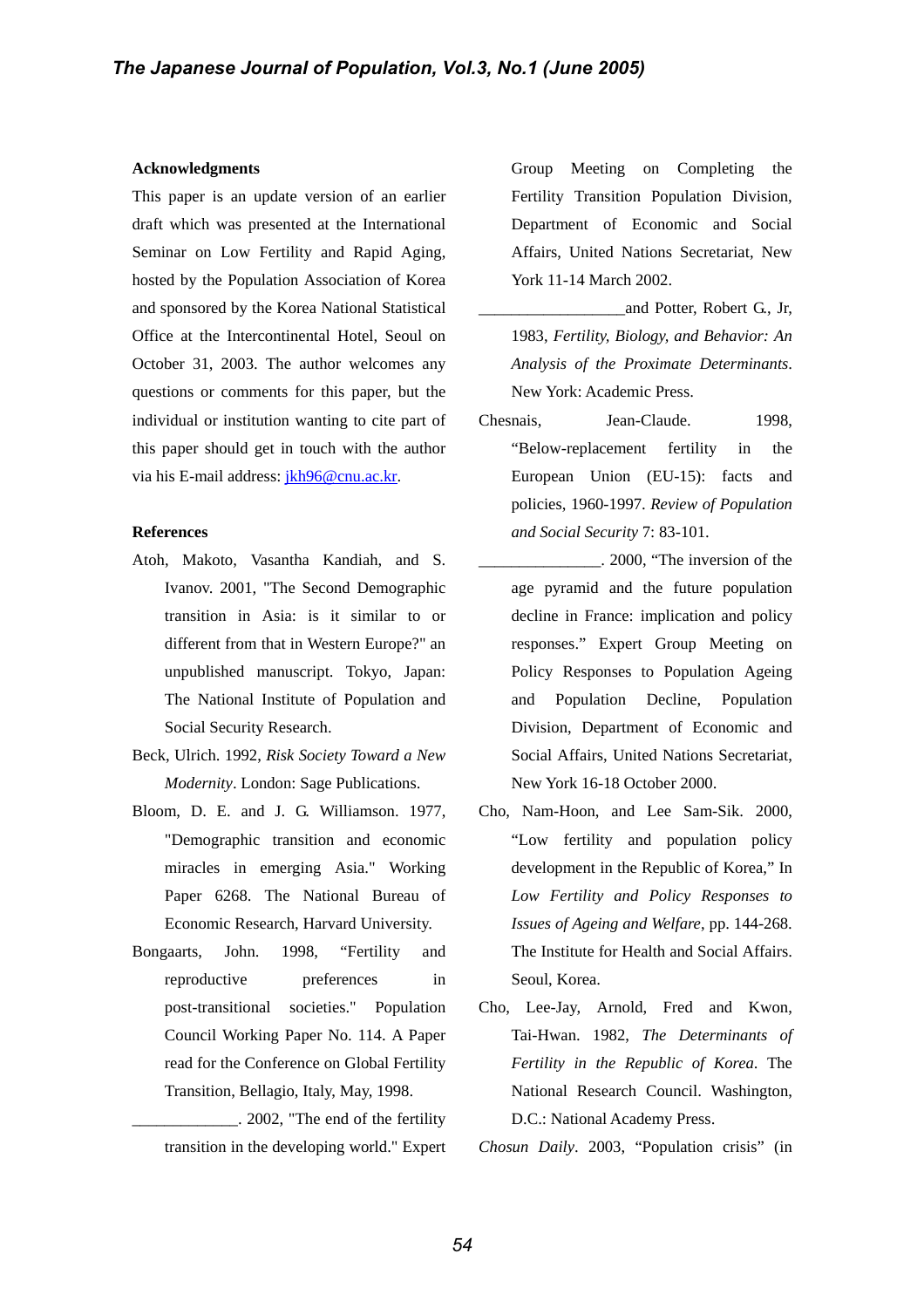Korean), August 10-12, 2003. Seoul: Chosun Daily Newspaper Company.

- Eun, Ki-Soo. 2003, "Understanding recent fertility decline in Korea, *Journal of Population and Social Security* 1: 574-595 (Supplement to Volume 1) Tokyo, Japan: Institute of Population and Social Security Research.
- Golini, Antonio. 2003, "Low fertility and policy response in some developed countries, with special reference to Europe," *Journal of Population and Social Security (Population)*. Supplement to Volume 1. Tokyo, Japan: Institute of Population and Social Security Research.
- ISDPR, SNU. 2005, *National Opinion Survey for the Commemoration of 60 years of National Liberation*. Institute of Social Development and Policy Research, Seoul National University,
- Jun, Kwang-Hee. 1987, "The reproductive behavior of rural-urban migrants in Korea: an analysis of the proximate determinants." an unpublished Ph.D dissertation, Department of Sociology, Brown University.
- \_\_\_\_\_\_\_\_\_\_\_\_\_\_. 1997, "The mechanics of Korean fertility transition" in *Toward An Interpretation of the Korean Fertility Transition*, Kwon T-H and et al (eds.), pp. 57-98. Seoul: Ilsinsa.
- 1999, "Rural-Urban Migration and the Fertility Behavior of Migrants in Korea: An Analysis of the Life History Matrix Data. A paper read the 1999 Asia Pacific Regional Conference of

Sociology (APRCS), February 4-6, 1999, Cheju University, Cheju, Korea.

- \_\_\_\_\_\_\_\_\_\_\_\_\_\_\_. 2003, "The Transition to below-replacement fertility in Korea: trends and prospects." in *The Population of Korea*, Kim, Doo-Sub, Park Sang-Tae and Eun Ki-Soo (eds.), pp. 81-114. Seoul: Korea: Korea National Statistical Office
- Kim, Doo-Sub. 1992, "Sociodemographic determinants of the fertility transition in Korea."in *Fertility Transitions, Family Structure, and Population Policy*, Calvin Goldscheider (ed.). Brown University Studies in Population and Development. Boulder, Colorado: Westview Press
- \_\_\_\_\_\_\_\_\_\_\_\_. 1997, "Imbalances in sex ratio at birth: regional differences." in *Toward An Interpretation of the Korean Fertility Transition*, Kwon T-H et al. (ed.), pp 127-154. Seoul: Ilsinsa.
- Kim, Seung Kwon. 1997, "Fertility decline and the future of family policy in Korea." (in Korean) *Health and Welfare Forum* 10: 20-31 Seoul: Korea Institute for Health and Social Affairs.
- \_\_\_\_\_\_\_\_\_\_\_\_. 2004, "Changes in Fertility Rates in Korea: Causes and Future Prospects." *Korean Journal of Population Studies* 27(2): 1-34.
- Kim, Tai-Hun. 1990, "Changes and factors in differential fertility." in *An Analysis of Population Change in Korea*, The Korea Institute for Health and Social Affairs (ed.). Seoul: Korea Institute for Health and Social Affairs.

\_\_\_\_\_\_\_\_\_\_\_ . 1993, "The societal impacts of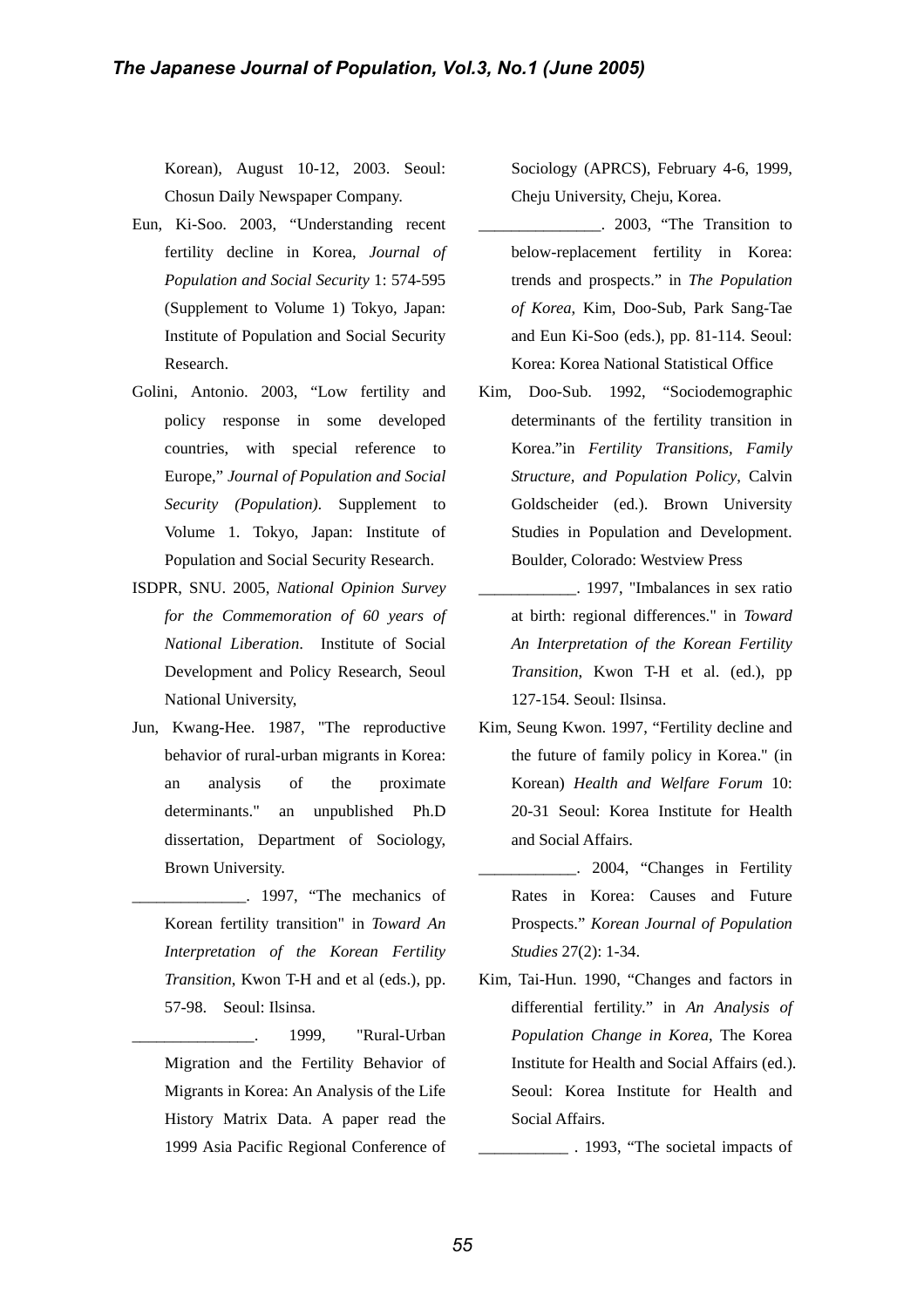low-fertility level and strong gender preference in Korea," (in Korean) *Korean Journal of Population Studies* 16(2): 1-23

- \_\_\_\_\_\_\_\_\_\_\_. 1997, "Population prospects and social Impacts." in *Toward An Interpretation of the Korean Fertility Transition*, Kwon T-H et al (eds.), pp. 127-154. Seoul: Ilsinsa.
- Kohler, Hans-Peter, Franscesco C. Billari and Jose Antonio Ortega. 2002, "The emergence of lowest-low fertility in Europe during the 1990s." *Population and Development Review* 28: 641-680.
- Korea Institute for Health and Social Affairs. 1994, *The 1994 National Fertility and Family Health Survey* (in Korean). Seoul: Korea Institute for Health and Social Affairs.

\_\_\_\_\_\_\_\_\_\_\_\_ . 1997, *The 1997 National Fertility and Family Health Survey* (in Korean). Seoul: Korea Institute for Health and Social Affairs.

- \_\_\_\_\_\_\_\_\_\_\_\_\_. 2000, *The 2000 National Fertility and Family Health Survey* (in Korean). Seoul: Korea Institute for Health and Social Affairs
- \_\_\_\_\_\_\_\_\_\_\_\_\_. 2003, *The 2003 National Fertility and Family Health and Welfare Survey* (in Korean). Seoul: Korea Institute for Health and Social Affairs
- Korea Labor Research Institute. 2002, *Report on Current Employment Situations* (in Korean). Seoul: Korea Labor Research Institute.
- Korea National Statistical Office. 1980-2000, *Vital Statistics Report* (in Korean) Seoul:

Korea National Statistical Office.

\_\_\_\_\_\_\_\_\_\_\_\_\_\_\_\_\_\_\_\_\_\_\_\_\_. 1980-2000,

- *Population and Housing Censuses* (in Korean). Seoul: Korea National Statistical Office.
- \_\_\_\_\_\_\_\_\_\_\_\_\_\_\_\_\_\_\_\_\_\_\_\_\_\_. 1980-2000, *Social Indicators in Korea* (in Korean). Seoul: Korea National Statistical Office.

\_\_\_\_\_\_\_\_\_\_\_\_\_\_\_\_\_\_\_\_\_\_\_\_\_\_. 2002a, Social

*Statistics Survey Report* (in Korean), Seoul, National Statistical Office.

\_\_\_\_\_\_\_\_\_\_\_\_\_\_\_\_\_\_\_\_\_\_\_\_\_\_. 2002b, Korea Statistical Information System (KOSIS) (in both Korean and English) http://kosis.nso.go.kr/

\_\_\_\_\_\_\_\_\_\_\_\_\_\_\_\_\_\_\_\_\_\_\_\_\_\_. 2003b,

*Korean Vital Statistics Report for 2002* (in Korean), Seoul: Korea National Statistical Office.

- Kwon, Tai-Hwan. 1977, *The Demography of Korea: Population Change and Its Components 1925-66*. Seoul: Seoul National University Press.
	- \_\_\_\_\_\_\_\_\_\_\_\_\_\_\_\_\_. 1981, "The Historical background to Korea's demographic transition." in *Economic Development, Population Policy, and Demographic Transition in the Republic of Korea*, Robert Repetto et al. (eds.), Cambridge, Mass: Harvard University Press.
	- \_\_\_\_\_\_\_\_\_\_\_\_\_\_\_\_. 1992, "Social change and family system in Korea,"in Korea Institute for Health and Social Affairs (ed.), *Impact of Fertility Decline on Population Policies and Program Strategies*. Seoul: Korea Institute of Health and Social Affairs.